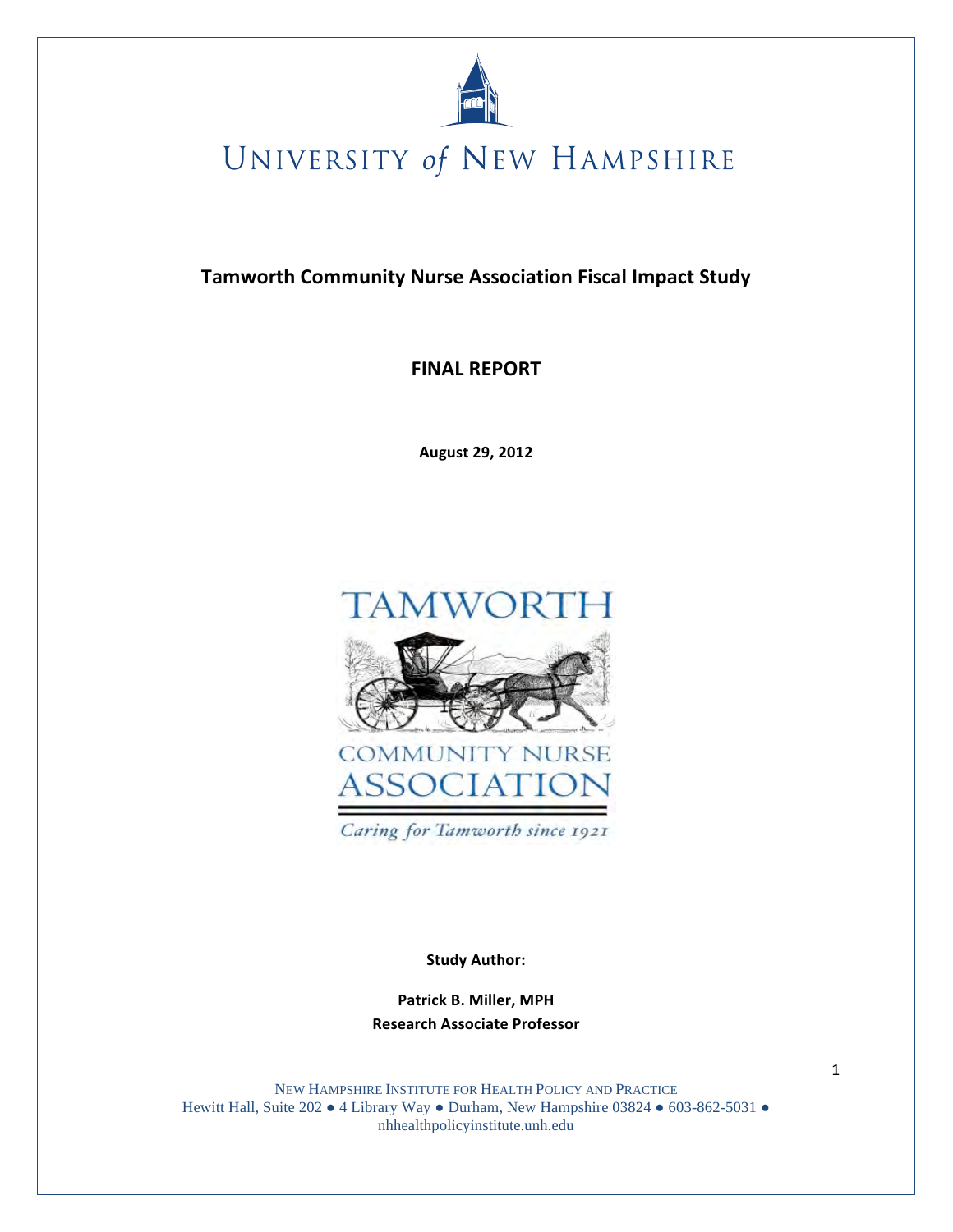

### **Tamworth Community Nurse Association Overview**

Tamworth Community Nurse Association (TCNA) was founded in Tamworth, New Hampshire in 1921 to sustain the health and vitality of the community and its residents. It was designed to ensure no one in the town of Tamworth would go without healthcare due to financial difficulties or the lack of access to the medical system. TCNA offers support for the physical, social and mental health of every citizen by providing free skilled nursing care and coordination of available services to all ages.

TCNA also participates in town health and welfare activities, has a durable medical equipment loan program, and offers educational workshops and programming. The organization receives fiscal support from its endowment, the town budget, private donors, and foundations. TCNA is seen by the community as a unique and strategic asset, and is a  $501(c)(3)$  non-profit organization.

### **NHIHPP Overview**

The NHIHPP is an applied research institute located within the College of Health and Human Services (CHHS) at UNH. In FY 2012, the Institute managed \$4.7 million in state, federal, and private foundation grants and contracts. The NHIHPP has a full time staff of 25 project directors, researchers, data analysts, and support staff, the majority of whom are trained at the graduate level. The NHIHPP staff has broad core competencies and professional training that include data analysis, statistics, epidemiology, public health, mental health, aging and disability, social science, and program evaluation.

NHIHPP was created in 2001 as a partnership with the NH Department of Health and Human Services (NH DHHS) to provide additional expertise and resources to the NH DHHS. Since that time, NHIHPP has maintained that relationship with the NH DHHS, but has also greatly expanded its own portfolio to include a number of projects related to health analytics, health policy, and health system reform, with federal, state, foundation, and fee-for-service income streams.

### **Acknowledgements**

This report was produced with funding assistance provided by The Tamworth Foundation (www.tamworthfoundation.org), and support from TCNA. The author of this report wishes to thank the staff and board of the TCNA for their enthusiasm and support during the project, with special thanks to Jo Anne Rainville, Dave Deveau, and the entire TCNA staff. Finally, UNH NHIPP staff members Ashley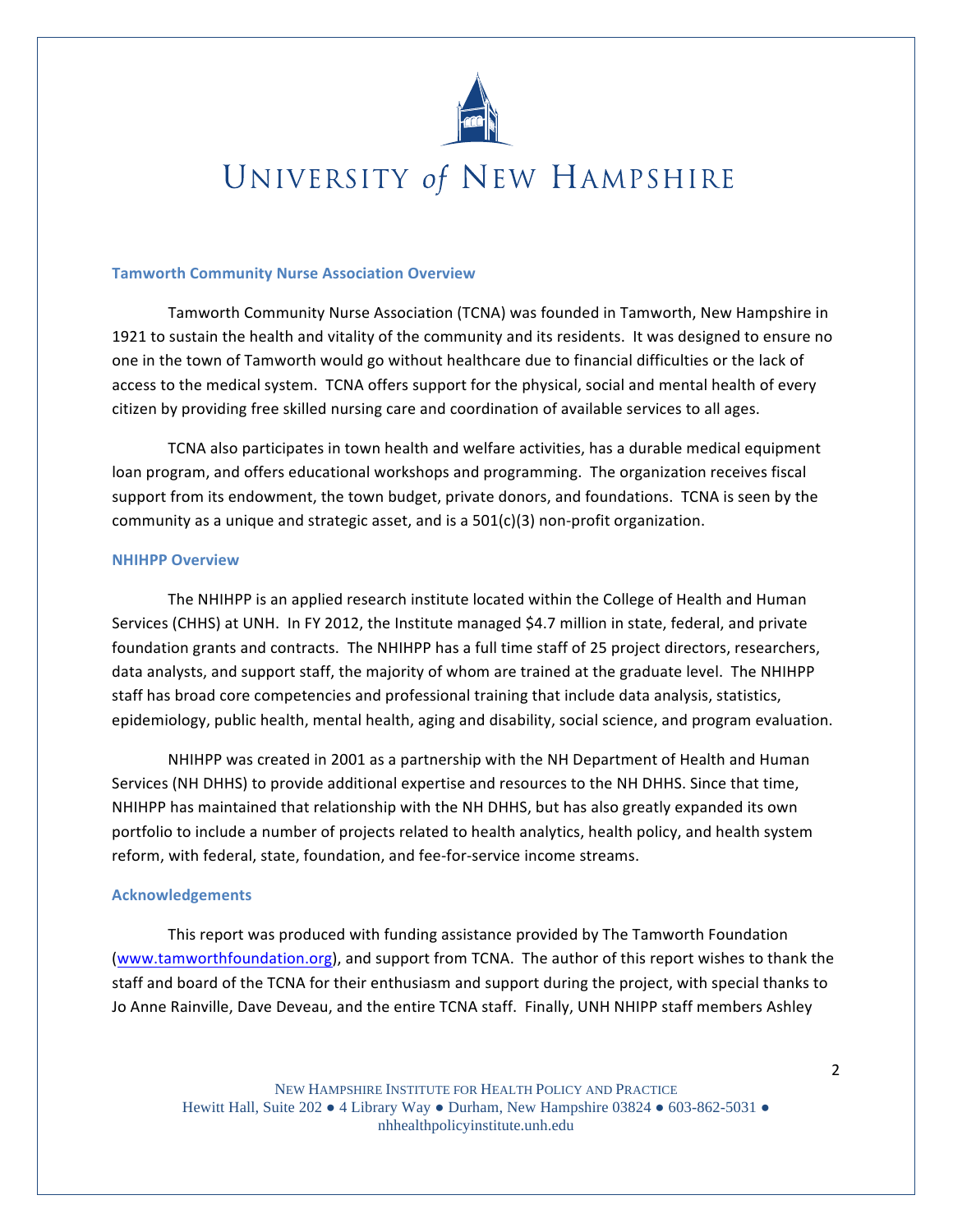

Peters and Marc Flore, along with student Timothy Mallard, were instrumental in the data entry, quality assurance, and data linkage aspects of this project.

### **Executive Summary**

This report is the follow up to an interim report release in June 2012, which was based upon seven months of data. This final report is based upon twelve months of data (August 2011-July 2012). The report examines services directly provided by TCNA, as well as services avoided due to TCNA intervention, and assigns a monetary amount to both types of services. The underlying data collection regarding performed services was conducted by TCNA staff, whereas UNH NHIHPP staff conducted the data entry, data linkage to the NH Comprehensive Health Information System (NHCHIS) and Medicare fee schedules, and completed the data analysis.

TCNA provides a wide array of services from direct medical services to public health, advocacy, durable medical equipment loans, and education. This report focused solely on the direct medical services offered both in the TCNA office and within the community/home setting.

In summary, the services provided by TCNA during the twelve-month period had a direct financial value of \$204,975, and the services avoided due to TCNA's intervention had a value of \$350,450. These figures are not "additive", due to the fact that they are the result of two different study methodologies. As discussed in more detail within the report, these figures are based upon provider allowed amounts versus provider charges, and are considered to be conservative.

This study has many numbers in it. The figures clearly demonstrate the pure fiscal value that TCNA brings to the community. However, what numbers cannot denote is the value to the residents of Tamworth when a nurse comes to someone's home to treat them, or when a patient can drop into the offices versus driving dozens of miles for care, or when someone needs a loan of medical equipment, or when someone just needs someone who cares to talk to. This is what makes TCNA unique, and an integral part of the fabric of Tamworth.

### **Project Methodology Summary**

The detailed methodology may be found in Appendix A. The high-level project steps are depicted in the following graphic.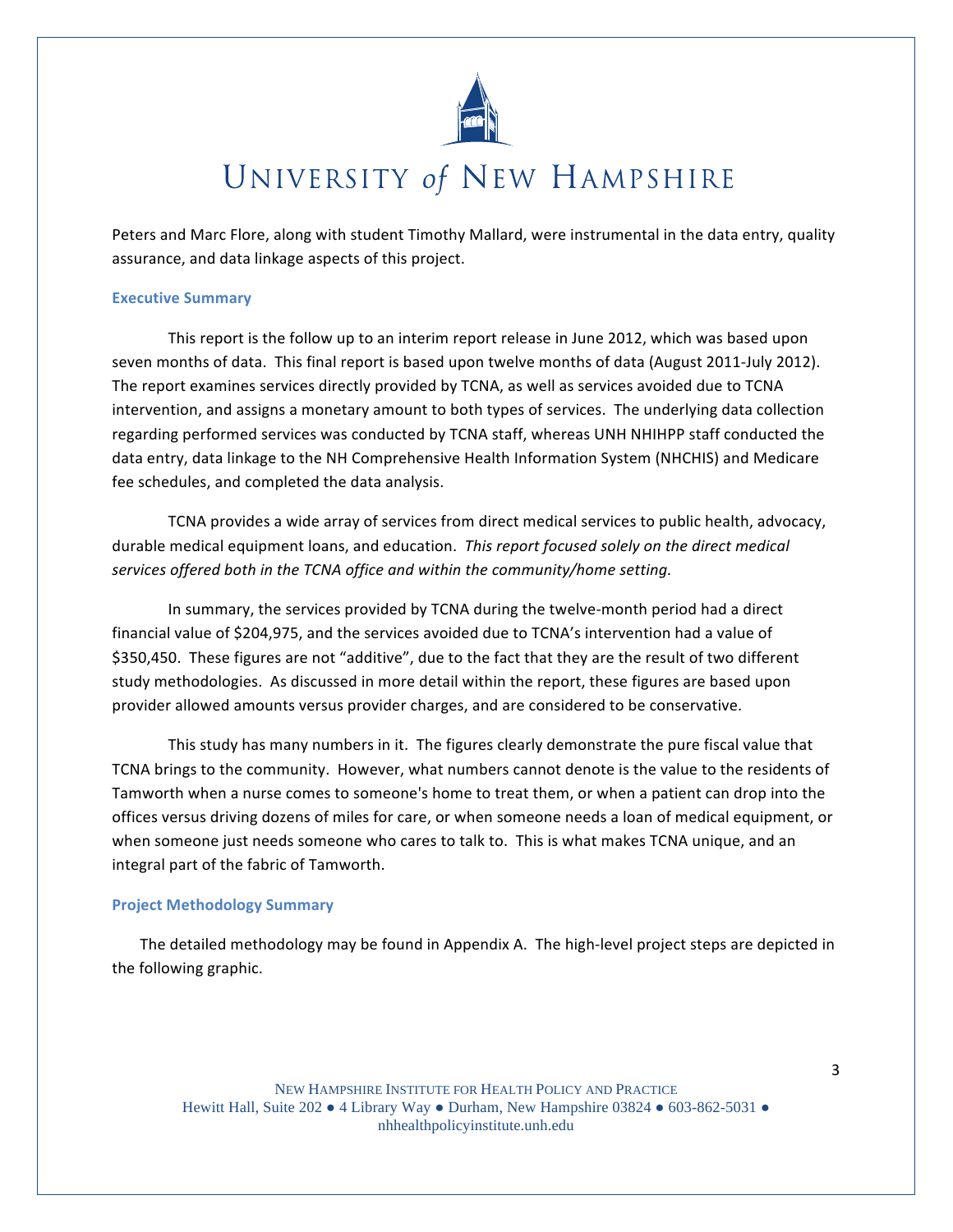



#### **Findings: Introduction**

It is important to understand that these findings are based upon a single year of data, and that no statistical projections based upon historical trends were calculated. With additional data collected in future years, this would likely be possible. This report should be viewed as a snapshot of a particular population during a particular time period (August 2011 to July 2012).

#### **Findings: Monthly Visit Distribution**

Figure 1 shows the total patient visits by month between August 2011 and July 2012. The variation in visits ranges from a low of 90 in December to a high of 245 in August, with a mean of 159. The visits include both office visits at the TCNA facility, as well as non-office (primarily home) visits. The numbers do not reflect telephonic visits.

{Remainder of this page intentionally left blank.}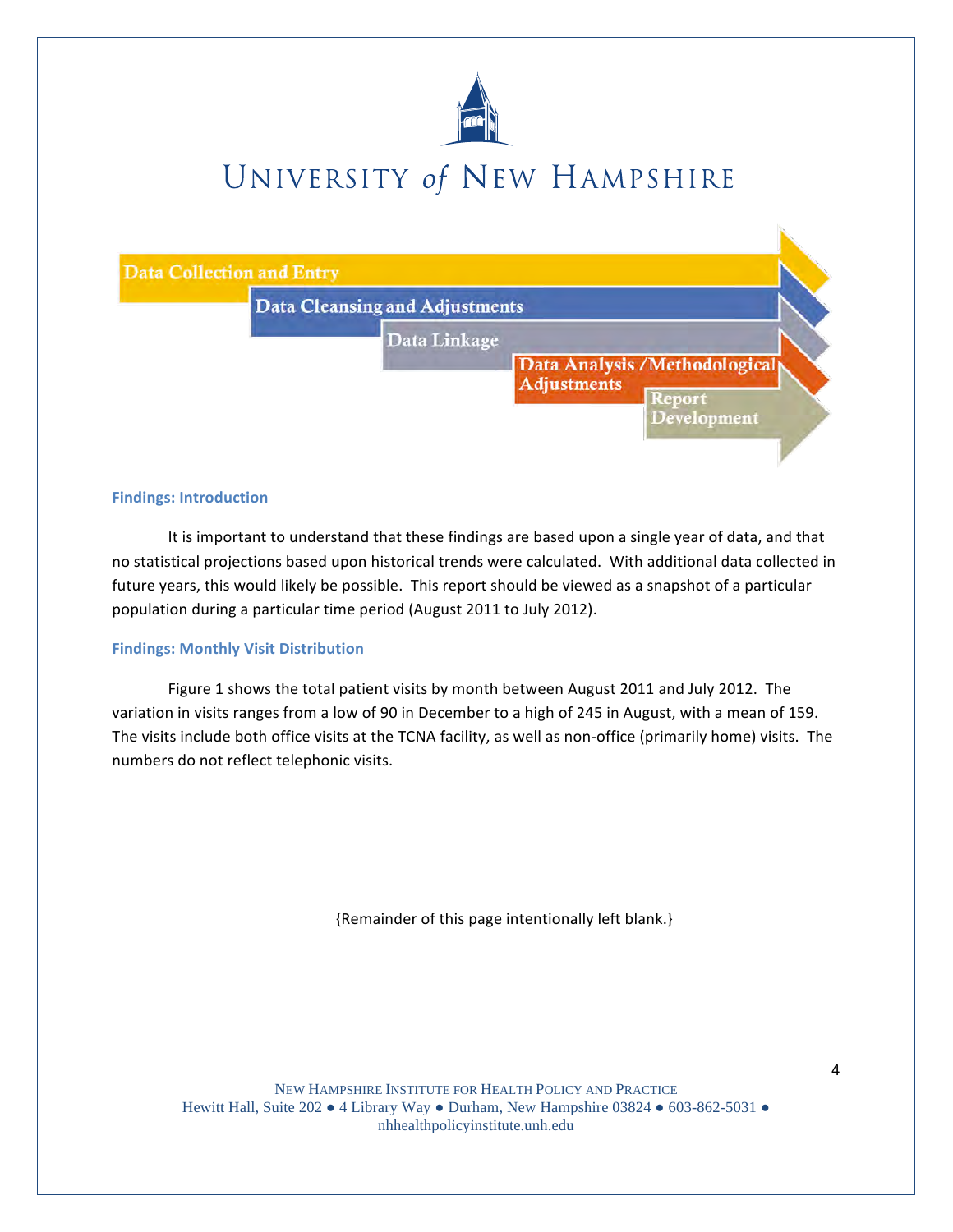

#### **Figure 1: Total Patient Visits by Month**



#### **Findings: Patient and Visit Types**

Figure 2 indicates the total number of patient visits (1,908) occurring during the study period, broken out between new and established patients. If the patient had been seen prior by TCNA, the visit was considered to be for an established patient. If the patient had either a date prior to an established visit or no other date, then the visit was considered to be for a new patient. 94% of the patients during the study period were considered established. With only 6% of the patient visits being classified as new, it would support the data in the study demonstrating the large Medicare population served by TCNA, and would suggest that TCNA primarily serves an established base of patients.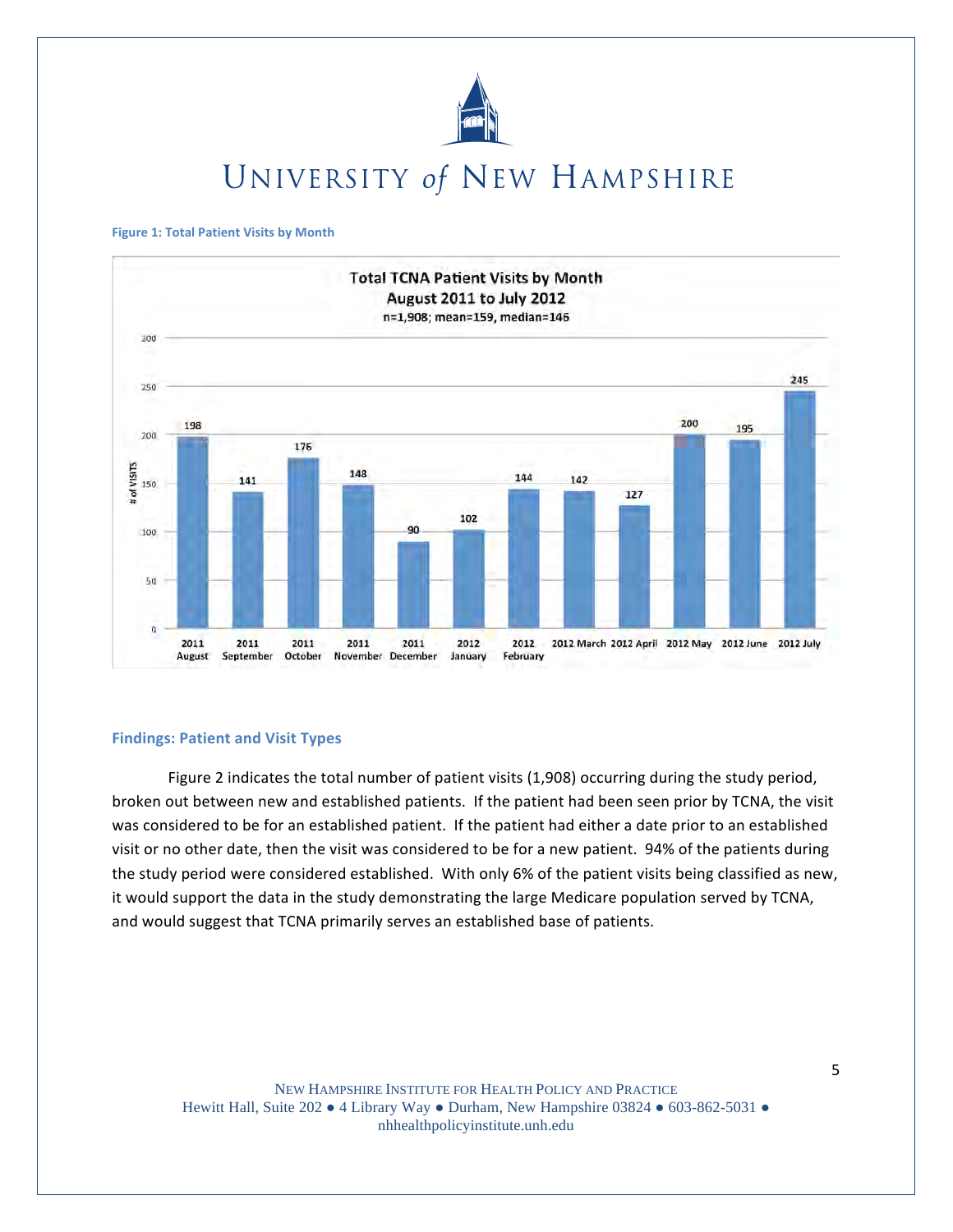

**Figure 2: Established vs. New Patient Visits** 



TCNA sees patients both in their main office location as well as in the community. Figure 3 shows the total number of home and office visits. Of the total 1,908 visits, 1,116 (58%) were office visits and 792 (42%) were home visits.

{Remainder of this page intentionally left blank.}

NEW HAMPSHIRE INSTITUTE FOR HEALTH POLICY AND PRACTICE Hewitt Hall, Suite 202 • 4 Library Way • Durham, New Hampshire 03824 • 603-862-5031 • nhhealthpolicyinstitute.unh.edu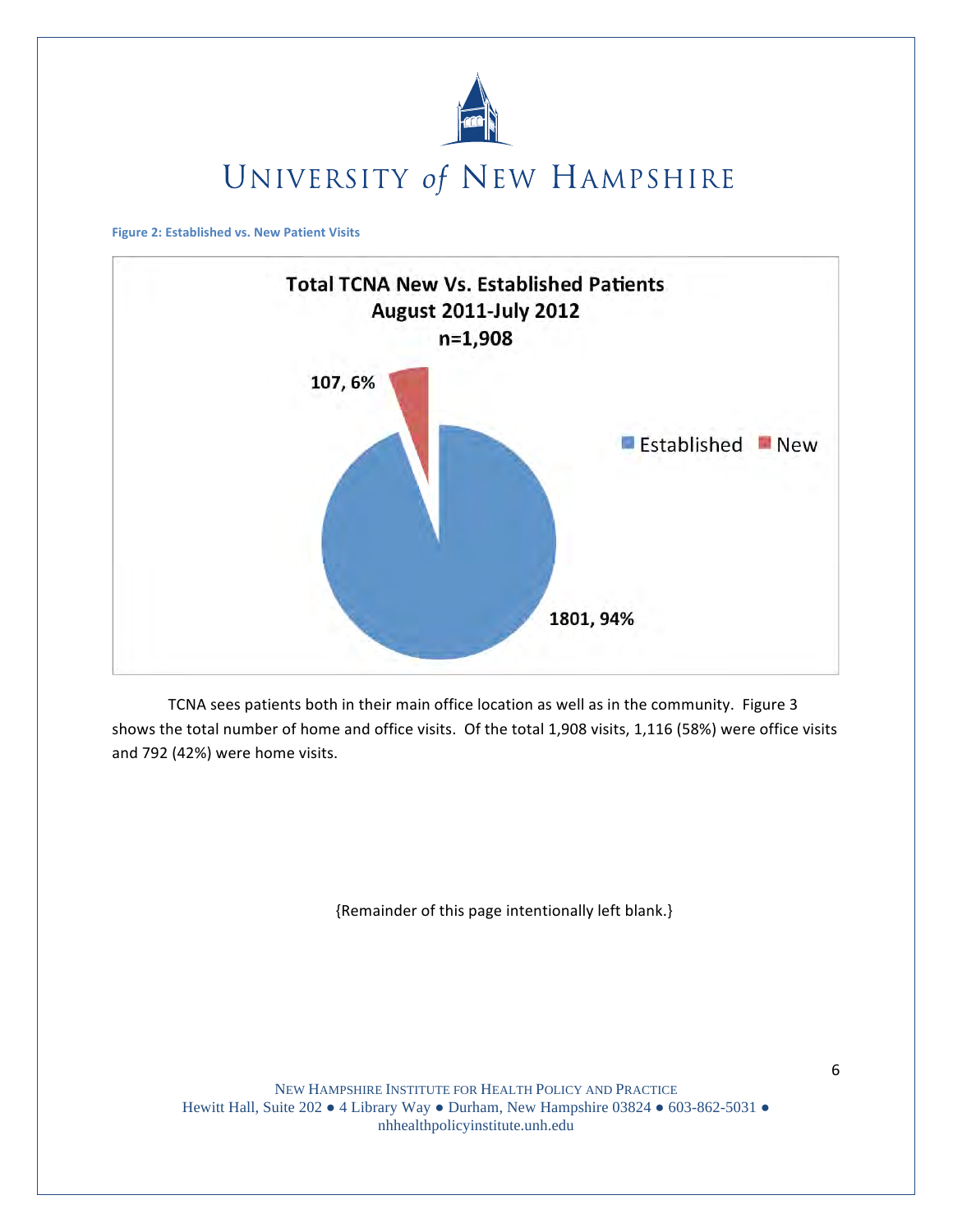

**Figure 3: Office vs. Home Visits** 



### **Findings: Insurance Types, Demographics, and Diagnostic Categories**

For privacy reasons, no patient demographic information (such as gender or date of birth) was collected in this study that could identify a patient directly, thus detailed demographic information about the population served is not available. However, based upon procedure codes recorded that reference age bands (not specific ages), and a TCNA indicator referencing the type of insurance held by the patient, some descriptive information about the population served is available. Additionally, TCNA created a blinded, unique patient identifier which allows for reporting on the number of visits per patient, and will allow for the possibility of future analysis that is more detailed regarding the number of repeat visits and for what services.

In summary, TCNA saw a total of 441 patients via 1,908 patient visits from August 2011-July 2012. That is the equivalent of 4.3 visits per patient. In Figure 4, 78% of the patient visits were for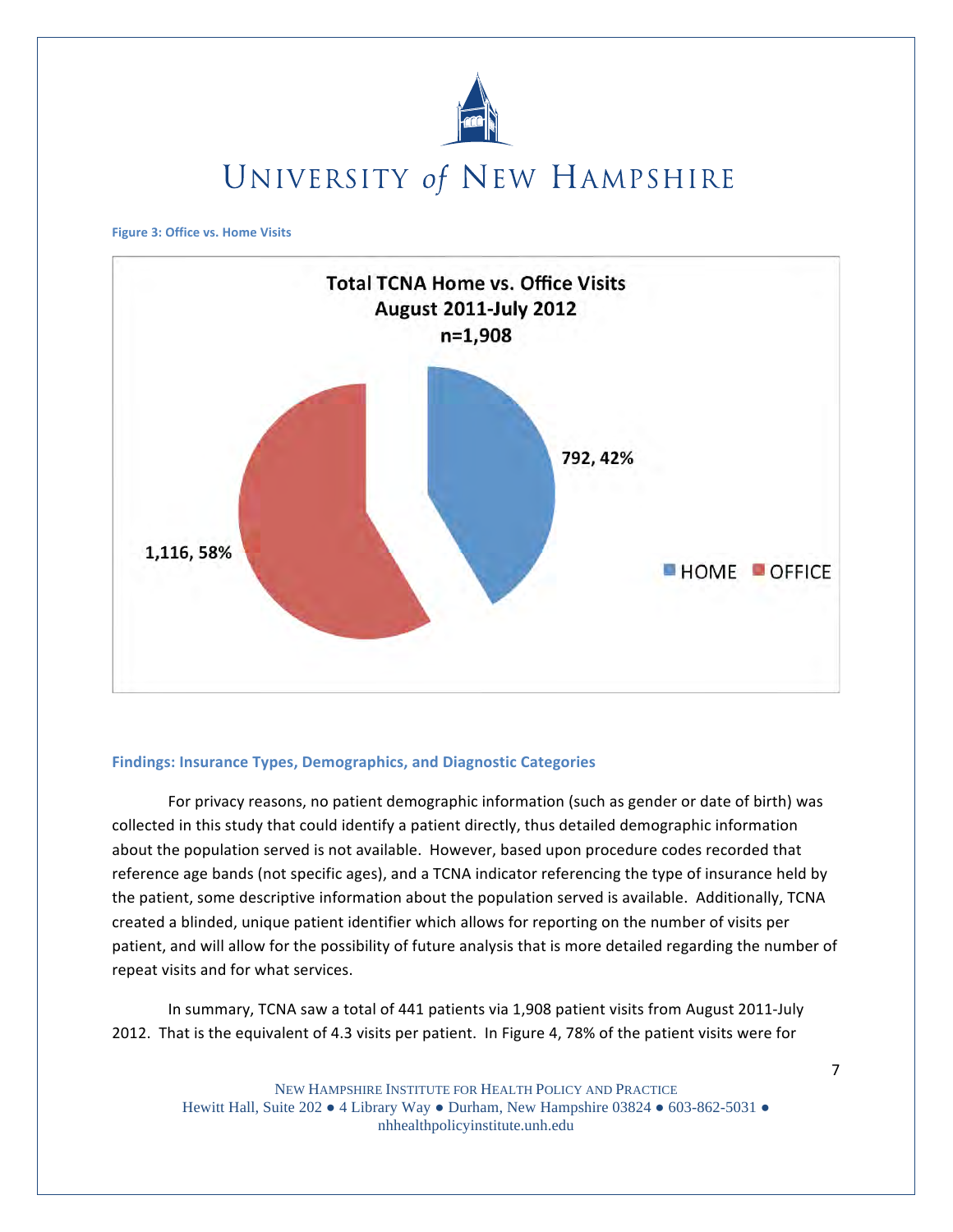

Medicare recipients, 12% were for those with commercial insurance, 3% had Medicaid<sup>1</sup> coverage, and 7% had no insurance or were self-pay. Additionally, 929 (63) % of the Medicare patient visits had a secondary insurance payer. Of these secondary payers, Anthem, United, and AARP were the three largest.

The total population in 2010<sup>2</sup> in Tamworth was 2,856 comprised of 49% males and 51% females. This number does not reflect the seasonal increase in population seen in the summer, nor any "snow birds" that might leave Tamworth in the winter months. The census population in Tamworth of those residents over age 65 comprised 521 people or 18% of the total population in 2010. During the study period, there were a total of 441 unique patients seen, and while only 216 (49%) unique patients were Medicare, 78% of the total visits were for those over age 65.

{Remainder of this page intentionally left blank.}

<sup>2</sup> 2010 U.S. Census Bureau Figures

<sup>(</sup>The Medicaid category also includes for purposes of this analysis the VA and TRICARE insurance types).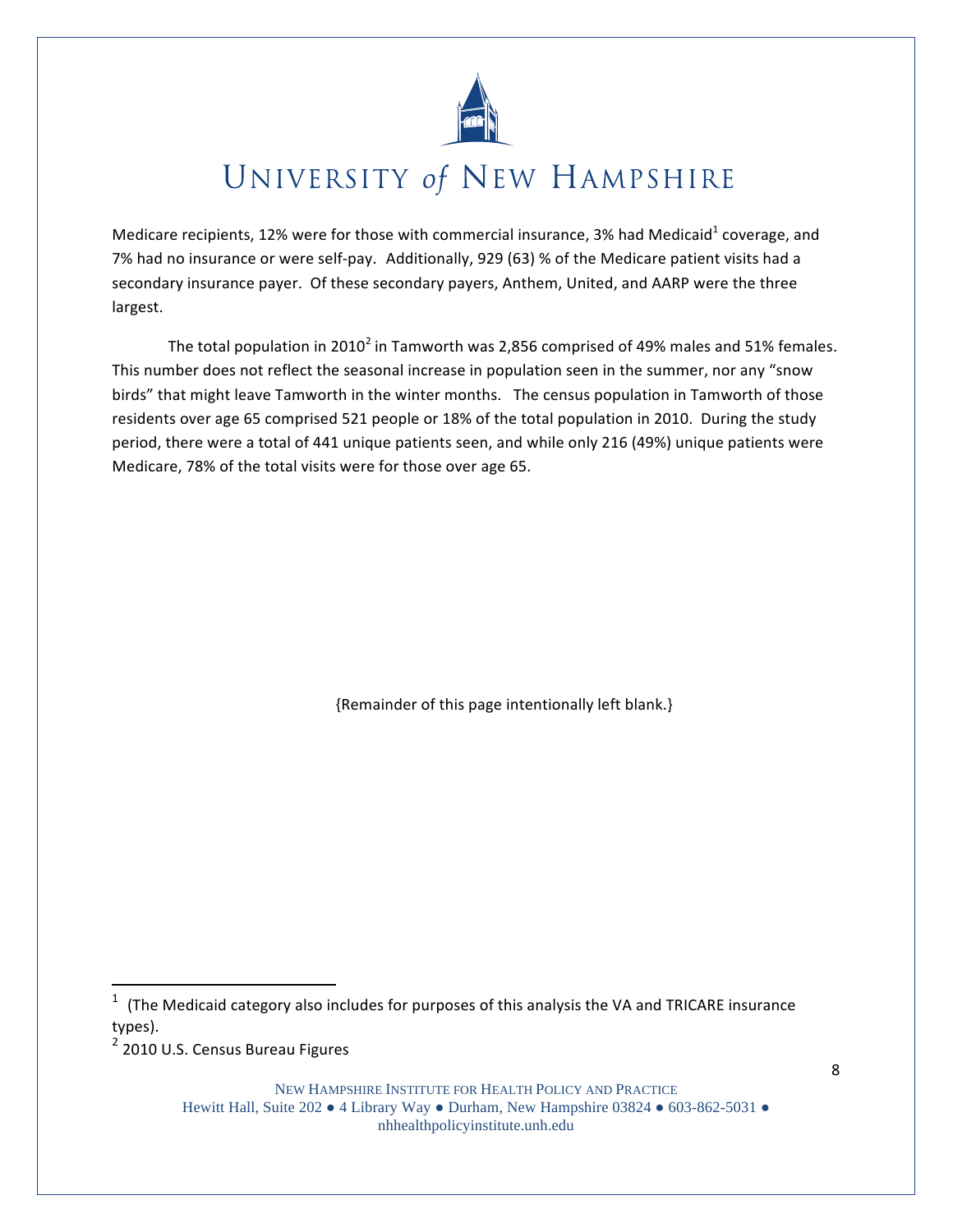

**Figure 4: Unique Patient Visits by Insurance Type** 



Figure 5 shows the age bands of the population served by TCNA. 75% were 65 or older, 18% were 40-64, 4% were 18-39, and 3% were under age 18.

{Remainder of this page intentionally left blank.}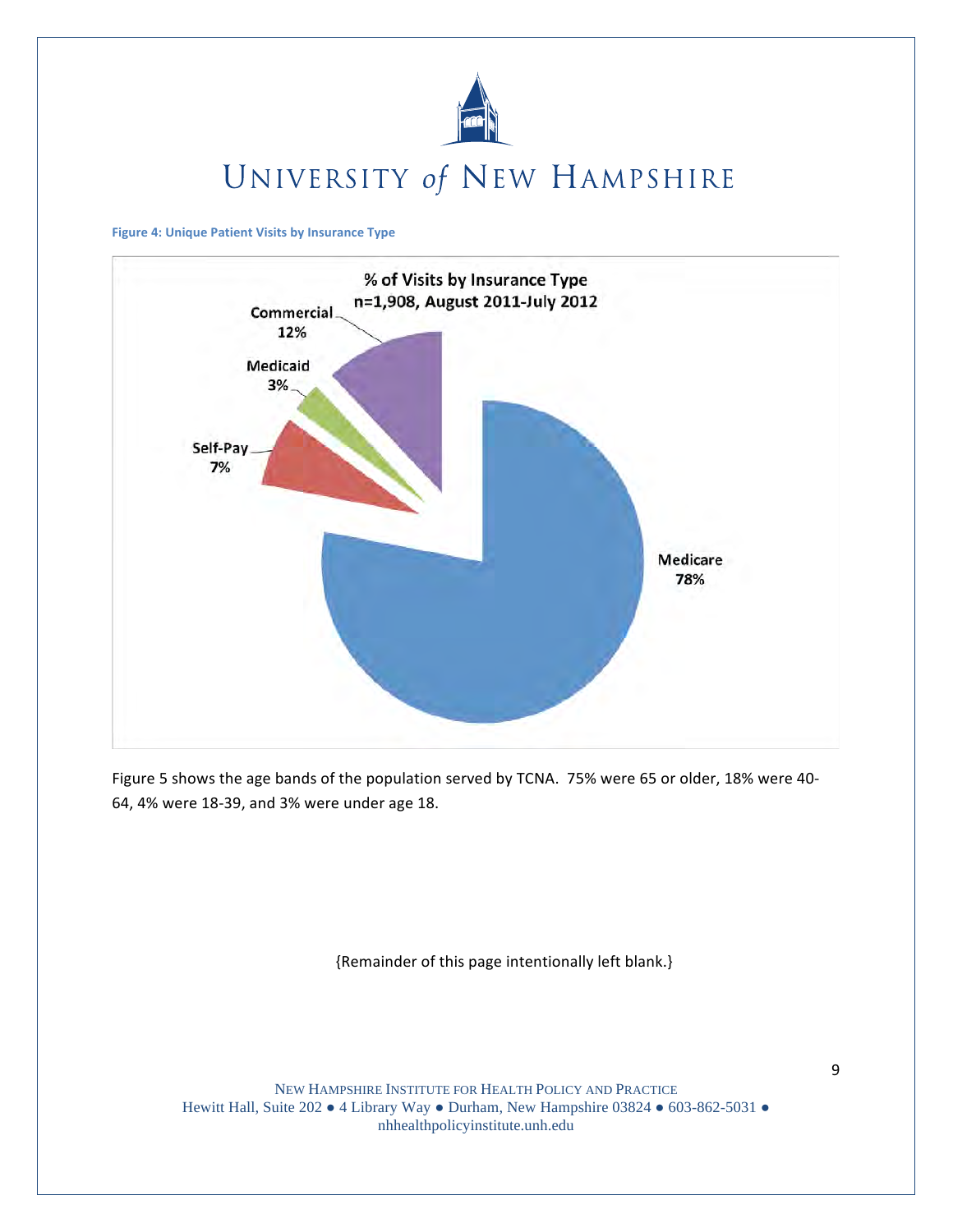

**Figure 5: Unique Patient Visits by Age Band** 



TCNA sees many patients for a multitude of procedures and diagnoses. This report provides summary information on the medical conditions of the patients seen by using the associated procedure and diagnosis codes to describe the patient population.

7,527 diagnosis codes (ICD-9 codes) were recorded on the total 1,908 patient visits. This is an average of 3.9 diagnosis codes per patient visit. Of the 7,527 total codes reported, there were 397 unique diagnosis codes that had a matching description. The table below provides the percentage of total diagnosis codes by major diagnostic category.

Consistent with a primarily over 65 population, the major diagnostic categories include diseases of the circulatory system, general health conditions (signs and symptoms category), behavioral,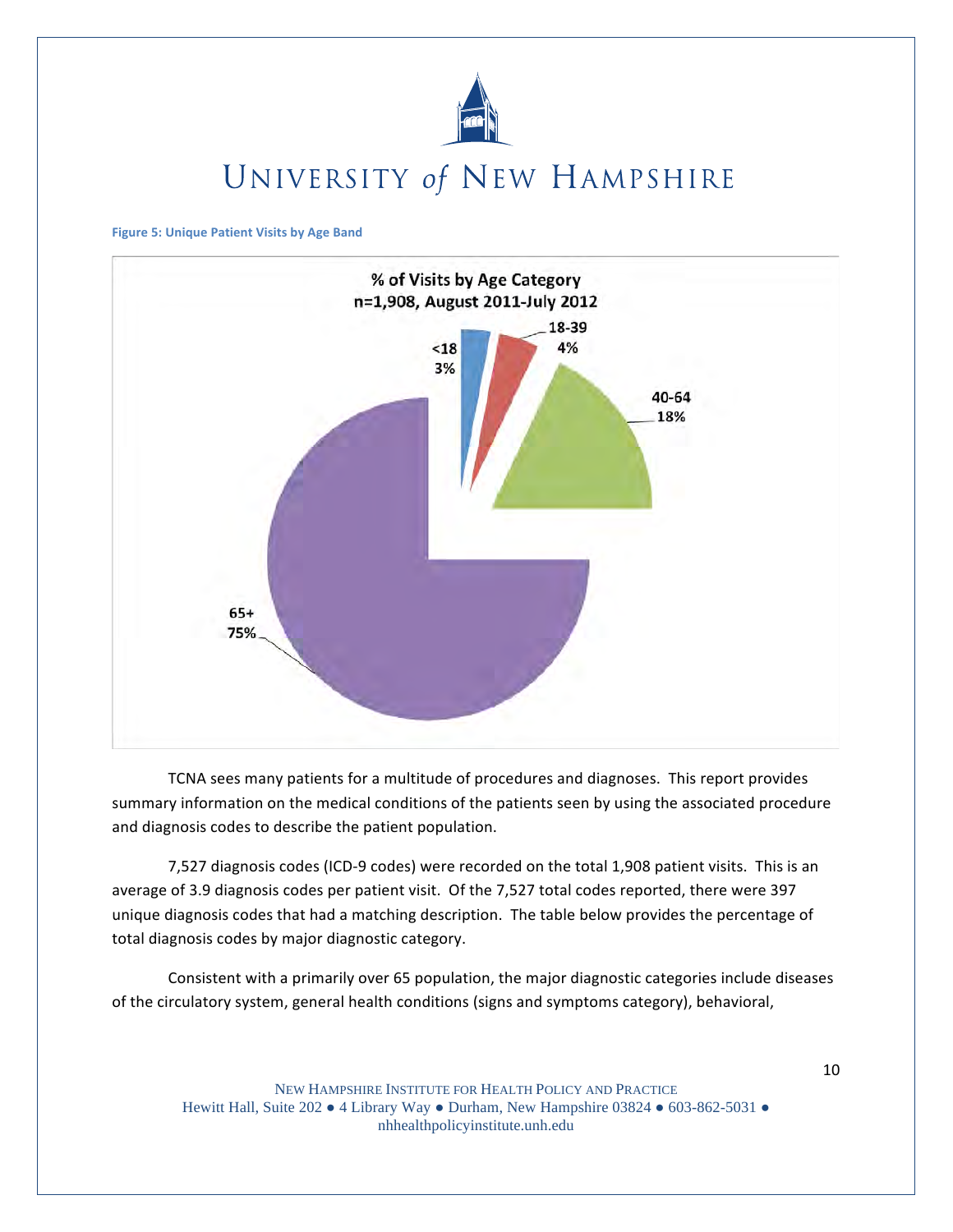

musculoskeletal, and endocrine and metabolic disorders. The majority of these indicate a population with chronic conditions.

Figure 6: Percentage of Total Diagnosis Codes by Major Diagnostic Category



In order to better classify diagnosis codes in the future, the TCNA data collection system should be designed to record the primary, secondary, and tertiary diagnosis codes. There is currently no way to discern the primary diagnosis.

### **Findings: Office Visit Code Summary**

Evaluation and management (office visit) codes were collected on all of the data collection forms. Visits that occurred in the main office location as well as in the home were included. For purposes of this study, the assumption was made that all evaluation and management (E&M) codes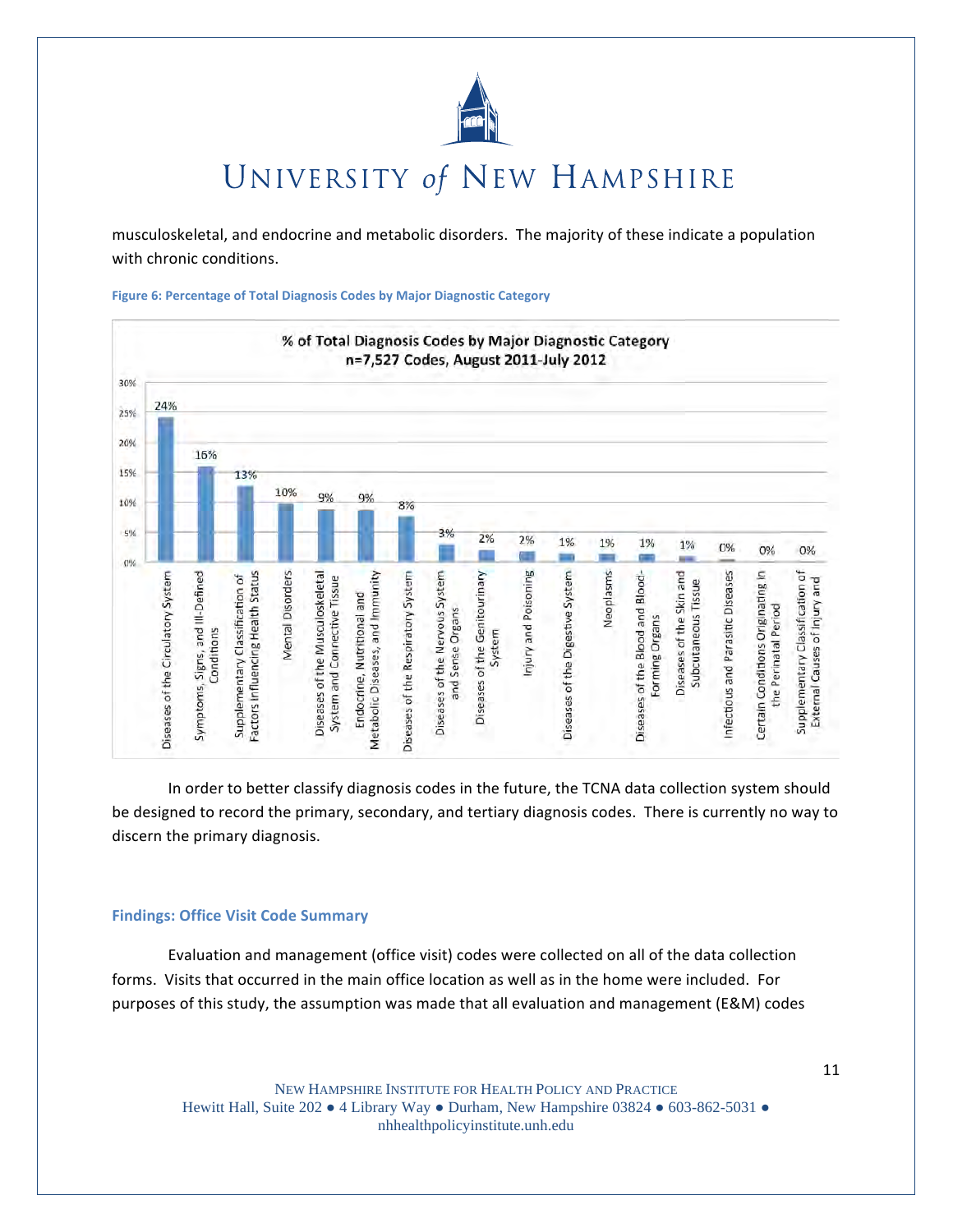

would be paid by the given payer. Figure 7 summarizes the frequency of the E&M visit codes by payer type.

|  |  |  |  | <b>Figure 7: Office Visit Code Summary by Payer Type</b> |  |  |  |
|--|--|--|--|----------------------------------------------------------|--|--|--|
|--|--|--|--|----------------------------------------------------------|--|--|--|

|                                       | Office Visit Code Frequency by Payer Type, August 2011-July 2012 |                   |                 |                 |                |              |
|---------------------------------------|------------------------------------------------------------------|-------------------|-----------------|-----------------|----------------|--------------|
| <b>Office</b><br><b>Visit</b><br>Code | <b>Code Description</b>                                          | <b>Commercial</b> | <b>Medicaid</b> | <b>Medicare</b> | Self-Pay       | <b>TOTAL</b> |
| 99201                                 | Office Outpatient New 10 Min                                     | 3                 | $\mathbf{1}$    | 3               | $\overline{2}$ | 9            |
| 99202                                 | Office Outpatient New 20 Min                                     | 5                 | 3               | $\overline{4}$  | $\overline{2}$ | 14           |
| 99203                                 | Office Outpatient New 30 Min                                     | 18                | 8               | $\mathbf{8}$    | 6              | 40           |
| 99204                                 | <b>Office Outpatient New 45 Min</b>                              | 13                | $\overline{2}$  | 8               | 10             | 33           |
| 99205                                 | Office Outpatient New 60 Min                                     | $\overline{2}$    |                 | $\mathsf{R}$    | $\mathbf{1}$   | 11           |
| 99211                                 | Office Outpatient Established 5<br>Min                           | 9                 | 5               | 49              | 8              | 71           |
| 99212                                 | Office Outpatient Established 10<br>Min                          | 63                | 12              | 308             | 29             | 412          |
| 99213                                 | Office Outpatient Established 15<br>Min                          | 82                | 29              | 688             | 60             | 859          |
| 99214                                 | Office Outpatient Established 25<br>Min                          | 25                | 5               | 361             | 16             | 407          |
| 99215                                 | Office Outpatient Established 40<br>Min                          | $\overline{2}$    | $\overline{2}$  | 42              | 6              | 52           |
| <b>TOTAL</b>                          |                                                                  | 222               | 67              | 1,479           | 140            | 1,908        |

In addition to E&M office visit procedure codes, 1,959 non-E&M procedure codes were collected on the data collection forms as visits were performed. If submitted to an insurance carrier, it is unclear whether or not all codes would necessarily be reimbursed depending on their payment rules, provider contracts, meeting deductibles, etc. For purposes of this study, the assumption was made that all codes would be paid, in addition to the E&M codes indicated in the prior table. These additional procedure codes included such items as injections, dressing changes, lab work, suture removal, abscess drainages, and vaccines.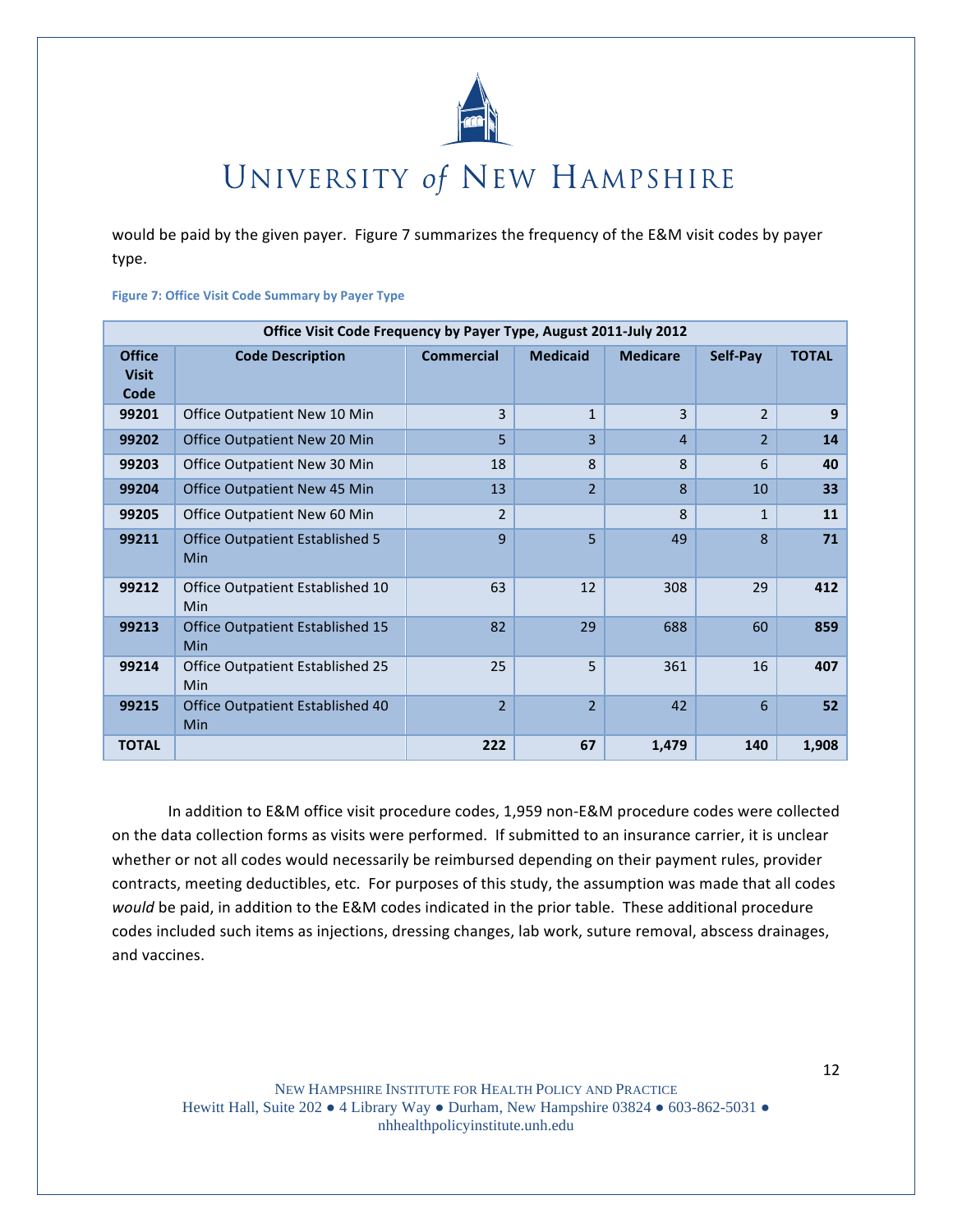

### **Findings: Insurance Payment Background**

Figure 8 provides an example of the way payments are made within the health care system. A bill from a physician would have a charge associated with a particular office visit code or procedure. In this case, a 15 minute office visit code for an established patient has a charge of \$125.37 (statewide mean using the commercial insurance database). The statewide mean for a commercial insurance allowed amount would be \$84.48 - a difference of \$40.49 or 48% less than the charge amount. The New Hampshire 2012 Medicare Part B allowed amount would be \$71.67 - a difference of \$53.70 or 75% less than the charge amount. Finally, the New Hampshire Medicaid allowed amount would be \$45.05 a difference of \$80.32 or 178% less than the charge amount. This is important because the total value of the services provided and avoided by TCNA will vary depending on the types of patients TCNA is seeing.

There is a significant difference between the charges and the allowed amounts. Charges in healthcare have become nearly irrelevant due to the fact that hardly any payer (Medicare, Medicaid, Commercial, etc.), actually pays the charge, or list price. Each payer negotiates a discount with each medical provider, with Medicaid typically receiving the steepest discount, followed by Medicare, and then Commercial payers. The uninsured and self-pay populations typically either pay the charge amount, negotiate their own discount, or the charges become non-collectable bad debt.

|                                 | <b>Payment Example</b><br>99213 Office Visit Code - 15 Minutes  |                                    |                                     |                               |  |  |  |  |
|---------------------------------|-----------------------------------------------------------------|------------------------------------|-------------------------------------|-------------------------------|--|--|--|--|
| <b>CHARGES</b>                  | <b>COMMERCIAL</b><br><b>ALLLOWED</b>                            | <b>MEDICARE</b><br><b>ALLOWED</b>  | <b>MEDICAID</b><br><b>ALLOWED</b>   | <b>UNINSURED</b><br>"ALLOWED" |  |  |  |  |
| $$125.37*$                      | $$84.48*$                                                       | \$71.67                            | $$45.05**$$                         | <b>Charges</b>                |  |  |  |  |
|                                 | \$40.49 or 48% less<br>than charge                              | \$53.70 or 75% less<br>than charge | \$80.32 or 178%<br>less than charge |                               |  |  |  |  |
| $\ast$<br><b>Statewide Mean</b> | ** Statewide Mean less Federally Qualified Health Center claims |                                    |                                     |                               |  |  |  |  |

#### **Figure 8: Payment Example**

#### **Findings: Direct Services Value**

Figure 9 is a summary of the services provided by TCNA during the study period, and the associated fiscal value, for both office and non-office visit codes. A total of 3,867 office visit and non-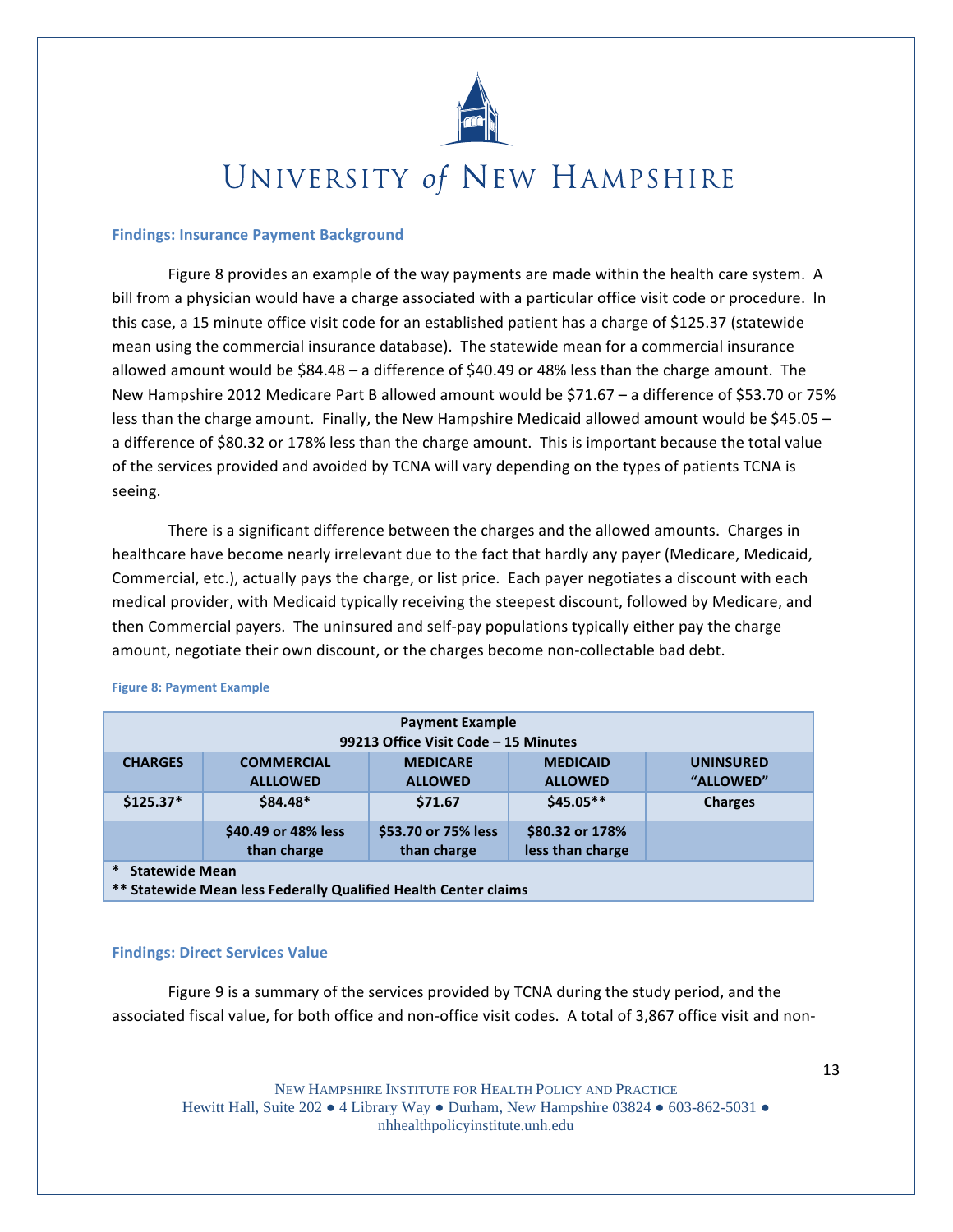

office visit procedure codes were performed by TCNA. Using the Medicare, Medicaid, and Commercial payer reimbursement rates<sup>3</sup>, the total value of these services during the study period was \$190,572.96.

The office visit total amount is equal to \$145,949.89 or 77% of the total \$190,572.96. This is because every service had an office visit, and also because these codes are typically reimbursed at a higher rate than some of the ancillary services such as suture removal, injections, dressing changes, etc.

In addition to the office and non-office visits services indicated in Figure 9, at attempt was made to quantify the value of secondary payers to Medicare policies. The interim report did not attempt to assign a fiscal value to the patients with Medicare that have a supplemental insurance carrier. The secondary insurer for Medicare is often a New Hampshire based carrier, with the largest being Anthem. In this report, \$14,402.43 is the estimated Medigap Part B Excess Charge payments that would have been paid. This number cannot account for deductibles, bundled services, or the large variety of "Medigap" policies sold covering various services.

|                            |                 |                              | Summary of All Service Counts and Associated Reimbursement by Payer |             |              |
|----------------------------|-----------------|------------------------------|---------------------------------------------------------------------|-------------|--------------|
|                            |                 | <b>August 2011-July 2012</b> |                                                                     |             |              |
|                            | <b>Medicare</b> | <b>Medicaid</b>              | <b>Commercial</b>                                                   | Self-Pay    | <b>Total</b> |
| <b>Total Office Visits</b> | 1,479           | 67                           | 222                                                                 | 149         | 1,908        |
| <b>Total Non-Office</b>    | 1,571           | 52                           | 221                                                                 | 115         | 1,959        |
| <b>Visit Services</b>      |                 |                              |                                                                     |             |              |
| <b>Total</b>               | 3,050           | 119                          | 443                                                                 | 255         | 3,867        |
| <b>Total Office Visit</b>  | \$112,064.56    | \$2,967.39                   | \$18,624.02                                                         | \$12,293.92 | \$145,949.89 |
| <b>Reimbursement</b>       |                 |                              |                                                                     |             |              |
| <b>Total Non-Office</b>    | \$28,553.81     | \$990.68                     | \$6,182.54                                                          | \$8,896.04  | \$44,623.07  |
| <b>Visit</b>               |                 |                              |                                                                     |             |              |
| <b>Reimbursement</b>       |                 |                              |                                                                     |             |              |
| <b>Medigap Part B</b>      | \$14,402.43     |                              |                                                                     |             | \$14,402.43  |
| Estimate                   |                 |                              |                                                                     |             |              |
| Total                      | \$155.020.80    | \$3,958.07                   | \$24,806.56                                                         | \$21,189.96 | \$204.975.39 |

#### Figure 9: Service Count Summary and Reimbursement by Payer

### **Findings: Avoided Services Value**

In addition to the services rendered directly by TCNA and quantified fiscally in Figure 9, TCNA staff indicated for each visit whether or not certain services were avoided due to TCNA providing

NEW HAMPSHIRE INSTITUTE FOR HEALTH POLICY AND PRACTICE Hewitt Hall, Suite 202  $\bullet$  4 Library Way  $\bullet$  Durham, New Hampshire 03824  $\bullet$  603-862-5031  $\bullet$ 

nhhealthpolicyinstitute.unh.edu

<sup>&</sup>lt;sup>3</sup> See Appendix A for payment calculation methodology.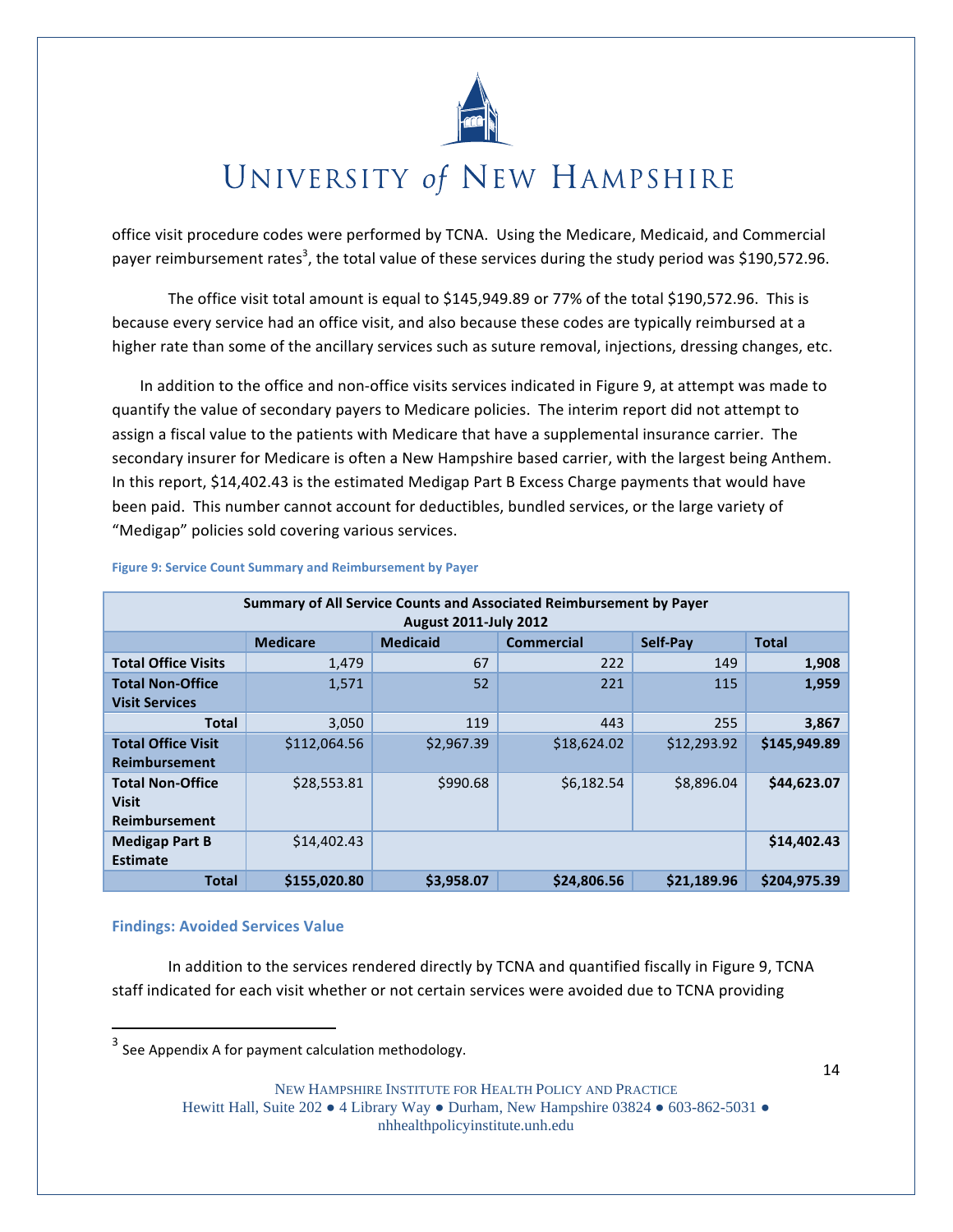

another service. As shown in Figure 10, a total of 1,518 patient visits (79.6%) were identified as visits that would have required a primary care physician (PCP) visit if TCNA staff had not seen the patient. Not all direct care visits in Figure 9 (1,908) indicate that there was an avoided PCP visit for several reasons. First, the patient might have had a minor issue that did not require a PCP visit. Second, the patient might have been seen by TCNA as a follow up visit to another appointment, and no further visits were warranted. Finally, many patients go to TCNA due to chronic conditions and TCNA is managing their blood pressure, weight, glucose, or other biometric measurements without the need of a physician.

Likewise, 151 (7.9%) patient visits would have required a trip to an emergency room (ER) for treatment had TCNA staff not seen the patient. Both PCP and ER visits require the patient to travel, and would have cost more money than if TCNA had treated the patients within the Tamworth community. Additionally, 13 (0.7%) of the patient visits had an avoided ambulance transport reported. The total amount of these avoided services (PCP, ER, and ambulance) totaled \$295,363.

|                                                |                                     | August 2011-July 2012, n=1,908 Total Visits | Service Avoidance Counts and Costs for PCP Visits, ER Visits, and Ambulance Transports |                            |
|------------------------------------------------|-------------------------------------|---------------------------------------------|----------------------------------------------------------------------------------------|----------------------------|
| <b>Measure</b>                                 | <b>Avoided PCP</b><br><b>Visits</b> | <b>Avoided ER</b><br><b>Visits</b>          | <b>Avoided Ambulance</b><br><b>Transports</b>                                          | <b>Total Avoided Costs</b> |
| Count                                          | 1,518                               | 151                                         | 13                                                                                     |                            |
| <b>Percent Total</b>                           | 79.6%                               | 7.9%                                        | 0.7%                                                                                   |                            |
| Allowed/Visit                                  | \$115.31                            | \$703.12                                    | \$1,088.51                                                                             |                            |
| <b>Total Avoided Allowed</b><br><b>Amounts</b> | \$175,041                           | \$106,171                                   | \$14,151                                                                               | \$295,363                  |

#### Figure 10: PCP, ER, and Ambulance Service Avoidance Counts and Costs

To understand the calculation of the cost per visit for each of the three categories in Figure 10, see Appendix A for the methodology.

What is difficult to quantify in this current study is what would have happened to a patient if TCNA had not been there at all. Would the patient have waited longer to seek treatment? Would this treatment have been more expensive due to the delay in being seen? There are many examples of how TCNA treats patients early or proactively. Examples range from treating infections early, thus preventing an emergency room visit to drain an abscess, followed by antibiotics. Cost of such treatment in the hospital could equate to several thousand dollars. Another example is the monitoring of medication adherence thus preventing hospitalization for congestive heart failure or hypoglycemia. Finally, by attending to a patient on a snowy day and simply shoveling their steps, TCNA has likely avoided falls that

NEW HAMPSHIRE INSTITUTE FOR HEALTH POLICY AND PRACTICE Hewitt Hall, Suite 202  $\bullet$  4 Library Way  $\bullet$  Durham, New Hampshire 03824  $\bullet$  603-862-5031  $\bullet$ nhhealthpolicyinstitute.unh.edu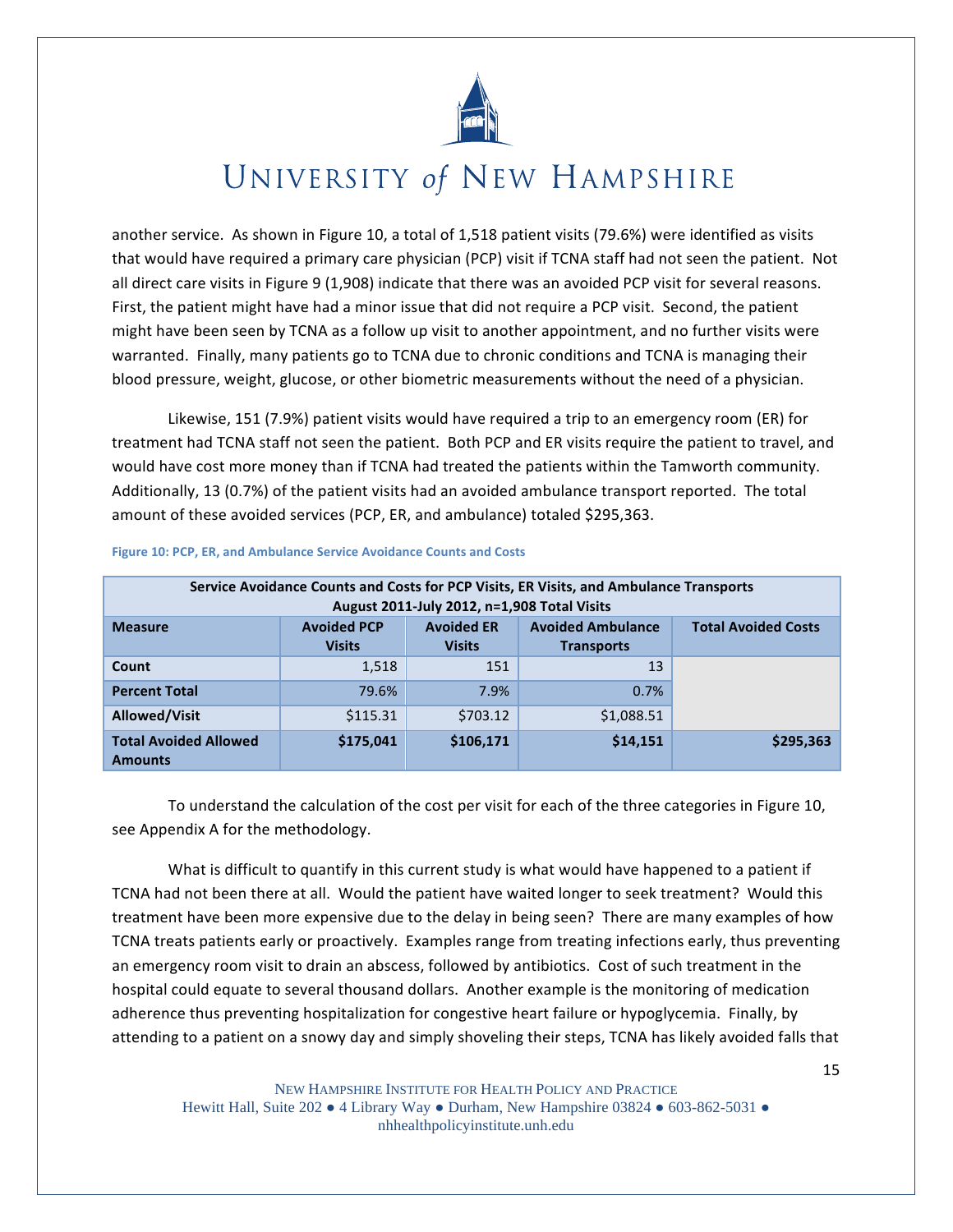

could require an ambulance ride and hospitalization. All of these examples are items that show the value of TCNA.

One of the primary takeaways from the avoided services analysis should be an understanding that TCNA's services are directly avoiding more complicated and expensive services delivered in other health care settings. Given the geographic isolation of Tamworth, the overwhelming proportion of people over the age of 65 that TCNA sees, and the numbers of people with chronic health care needs, TCNA's services provide high value. The NH Hospital Association's PricePoint website<sup>4</sup> was used to create the following table of a sample of hospital services that TCNA has successfully helped to avoid.

| <b>Examples of Hospital Services That TCNA Helped Avoid</b><br>Average Charge, Average Length of Stay, Median Age (2009)<br>(Source: NH Hospital Association PricePoint Website) |                               |                                  |                   |
|----------------------------------------------------------------------------------------------------------------------------------------------------------------------------------|-------------------------------|----------------------------------|-------------------|
| <b>Hospital Service</b>                                                                                                                                                          | 2009 Average<br><b>Charge</b> | <b>Average Length</b><br>of Stay | <b>Median Age</b> |
| Simple Pneumonia                                                                                                                                                                 | \$14,538                      | 4 Days                           | 70 Years          |
| <b>Diabetes with Complications and Comorbidities</b>                                                                                                                             | \$12,774                      | 3.3 Days                         | 54 Years          |
| <b>Hypertension Without Major Complications</b>                                                                                                                                  | \$11.881                      | 2.5 Days                         | 62 Years          |
| <b>Fracture of the Hip Without Major Complications</b>                                                                                                                           | \$9,953                       | 3.1 Days                         | 81 Years          |

An additional component of the service avoidance analysis is the cost related to "avoided" miles". Avoided miles are estimates of travel not required due to the fact that TCNA was able to treat a patient in their home or in the TCNA offices versus sending the patient elsewhere for services. An Internal Revenue Service mileage rate of \$.555 was use for this analysis. TCNA staff recorded a total of 46,552 avoided miles. Figure 11 shows the findings in more detail, by carrier classification.

<sup>4</sup> http://www.nhpricepoint.org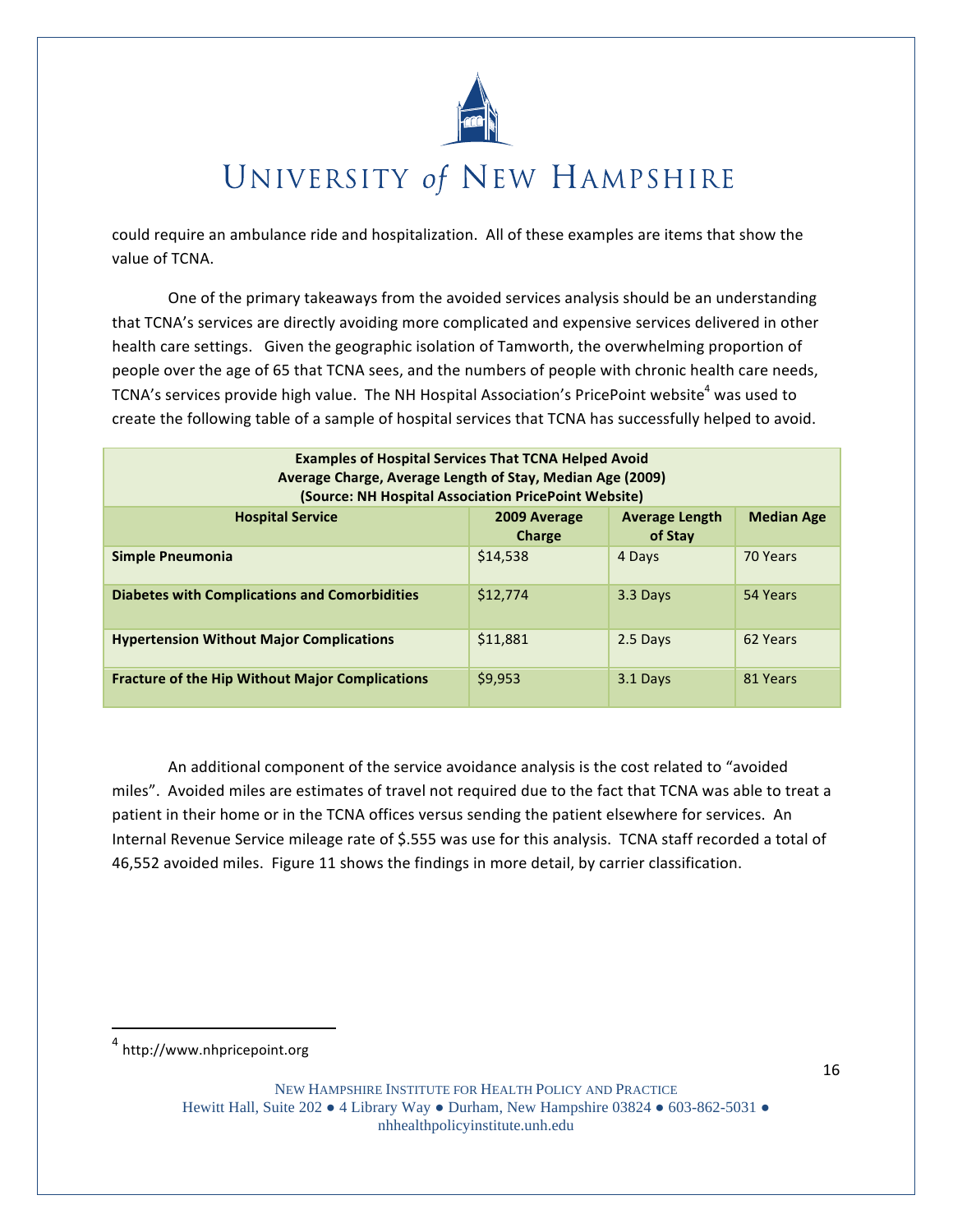

#### **Figure 11: Avoided Miles and Costs by Carrier**

|                   | <b>TCNA Travel Miles Avoided by Carrier and Associated Costs</b><br><b>August 2011-July 2012</b> |            |            |         |                           |                                                     |  |  |  |
|-------------------|--------------------------------------------------------------------------------------------------|------------|------------|---------|---------------------------|-----------------------------------------------------|--|--|--|
| <b>Carrier</b>    | <b>Total Miles</b>                                                                               | <b>Min</b> | <b>Max</b> | Average | <b>Standard Deviation</b> | <b>Total Avoided Travel</b><br>Costs @ $$.555/Mile$ |  |  |  |
| <b>Medicare</b>   | 77,772                                                                                           | 8          | 240        | 57      | 44                        | \$<br>43,163                                        |  |  |  |
| <b>Commercial</b> | 11,274                                                                                           | 5          | 240        | 54      | 35                        | 6,257                                               |  |  |  |
| Self-Pay          | 5,755                                                                                            | 10         | 200        | 48      | 28                        | 3,194<br>\$                                         |  |  |  |
| <b>Medicaid</b>   | 4,454                                                                                            | 10         | 500        | 78      | 80                        | 2,472<br>\$                                         |  |  |  |
| <b>Total</b>      | 99,255                                                                                           |            |            |         |                           | 55,087<br>\$                                        |  |  |  |

The \$55,087 described in the table above could be considered "hard costs" associated with the miles averted. There are also additional costs associated with travel beyond mileage including ambulance transport, family member time, etc.

Other avoided costs included reducing the amount of carbon dioxide  $(CO<sub>2</sub>)$  released into the atmosphere. A basic calculation of CO<sub>2</sub> savings was performed due to Tamworth's focus on environmental sustainability. There are 19.643 pounds of  $CO<sub>2</sub>$  per gallon of gasoline according to the US Department of Energy. Assuming that the average personal vehicle (cars, trucks, SUVs) in Tamworth achieves 24 miles per gallon (MPG), with 99,255 miles avoided, TCNA saved 40.6 tons of CO<sub>2</sub> released into the atmosphere during the yearlong study period.

### **Findings: Study Financial Summary**

In summary, Figure 12 outlines the breakdown of the components of both the direct services and avoided services figures.

#### **Figure 12: Financial Summary of Direct and Avoided Services**

|                                             |           | Financial Summary of Direct and Avoided Services, August 2011-July 2012 |           |
|---------------------------------------------|-----------|-------------------------------------------------------------------------|-----------|
| <b>Direct Services</b>                      | Amount    | <b>Avoided Services</b>                                                 | Amount    |
| <b>Total Office Visit Reimbursement</b>     | \$145,950 | <b>Avoided PCP Visits</b>                                               | \$175,041 |
| <b>Total Non-Office Visit Reimbursement</b> | \$44,623  | <b>Avoided ER Visits</b>                                                | \$106,171 |
| <b>Medigap Part B Estimate</b>              | \$14,402  | <b>Avoided Ambulance Transports</b>                                     | \$14,151  |
|                                             |           | <b>Avoided Travel Miles</b>                                             | \$55,087  |
| <b>Total</b>                                | \$204,975 |                                                                         | \$350,450 |

NEW HAMPSHIRE INSTITUTE FOR HEALTH POLICY AND PRACTICE Hewitt Hall, Suite 202  $\bullet$  4 Library Way  $\bullet$  Durham, New Hampshire 03824  $\bullet$  603-862-5031  $\bullet$ nhhealthpolicyinstitute.unh.edu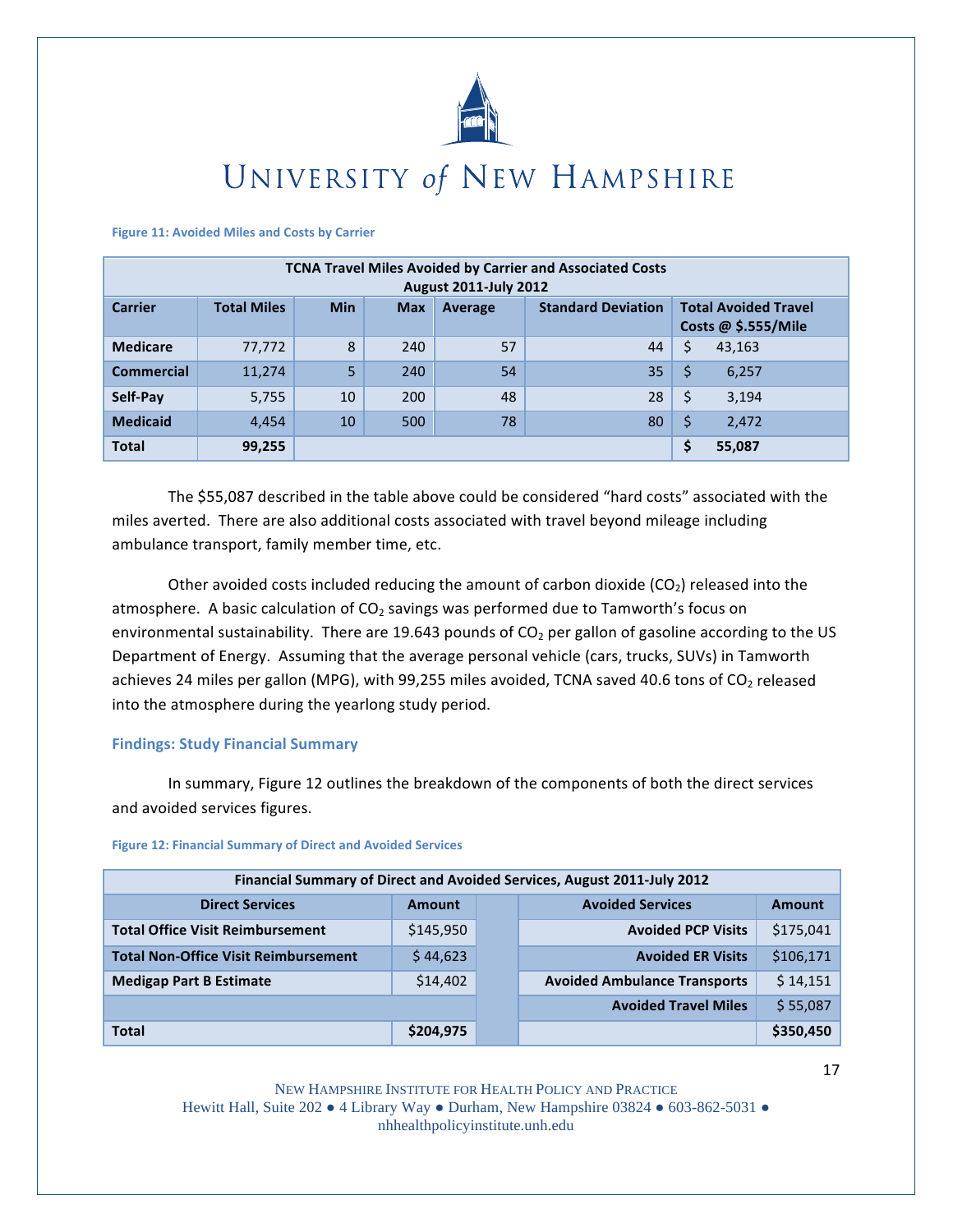

### **Findings: Benefits of TCNA to Health Care "System"**

In summary, there are multiple benefits that TCNA provides to the overall health care "system":

- TCNA eliminates administrative fees related to billing insurance companies
- TCNA eliminates payer expenses
- TCNA services help avoid physician visits, ER visits, and ambulance trips
- TCNA saves residents the travel costs to out-of-town providers
- TCNA saves residents the payment of co-payments to out-of-town providers.

#### **Recommendations**

- 1. One of the original hypotheses for conducting this project was that there would likely be a significant number of patients who had commercial insurance. If this had proven true, then the expectation was that those commercial carriers could be directly approached regarding TCNA's fund development strategy. This did not prove to be the case, with the majority of the patient visits having Medicare as the insurance of record. However, the secondary insurer for Medicare is often a New Hampshire based carrier, with the largest being Anthem. It is recommended that the major New Hampshire carriers (Anthem, Harvard Pilgrim, Cigna, and MVP Health) be approached, via their foundations, to support TCNA.
- 2. Because it does not bill insurers, TCNA does not have automated patient medical record software, or billing software. For this project, a paper-based form (Appendix C) was used for data collection, and then converted into a standalone data entry database. Two of the primary limitations of this approach included a lack of automated data quality edits during data entry, as well as an understanding of each carrier's billing practices based upon diagnoses and procedure codes billed. In order to better classify diagnosis codes in the future, the TCNA data collection system should be designed to record the primary, secondary, and tertiary diagnosis codes at a minimum. It is recommended that TCNA explore options for ongoing data collection once the study period ends. The existing database will be modified for TCNA's use in the fall of 2012.
- 3. This phase of the project identified additional fields that need to be recorded (i.e., telephonic visits, durable medical equipment loans, etc.) which would enable further analysis of TCNA services and benefits in future studies. This could be done by modifying both the current data collection forms, as well as developing additional data collection. It is recommended that TCNA update this fiscal analysis in future years to establish trend-base information.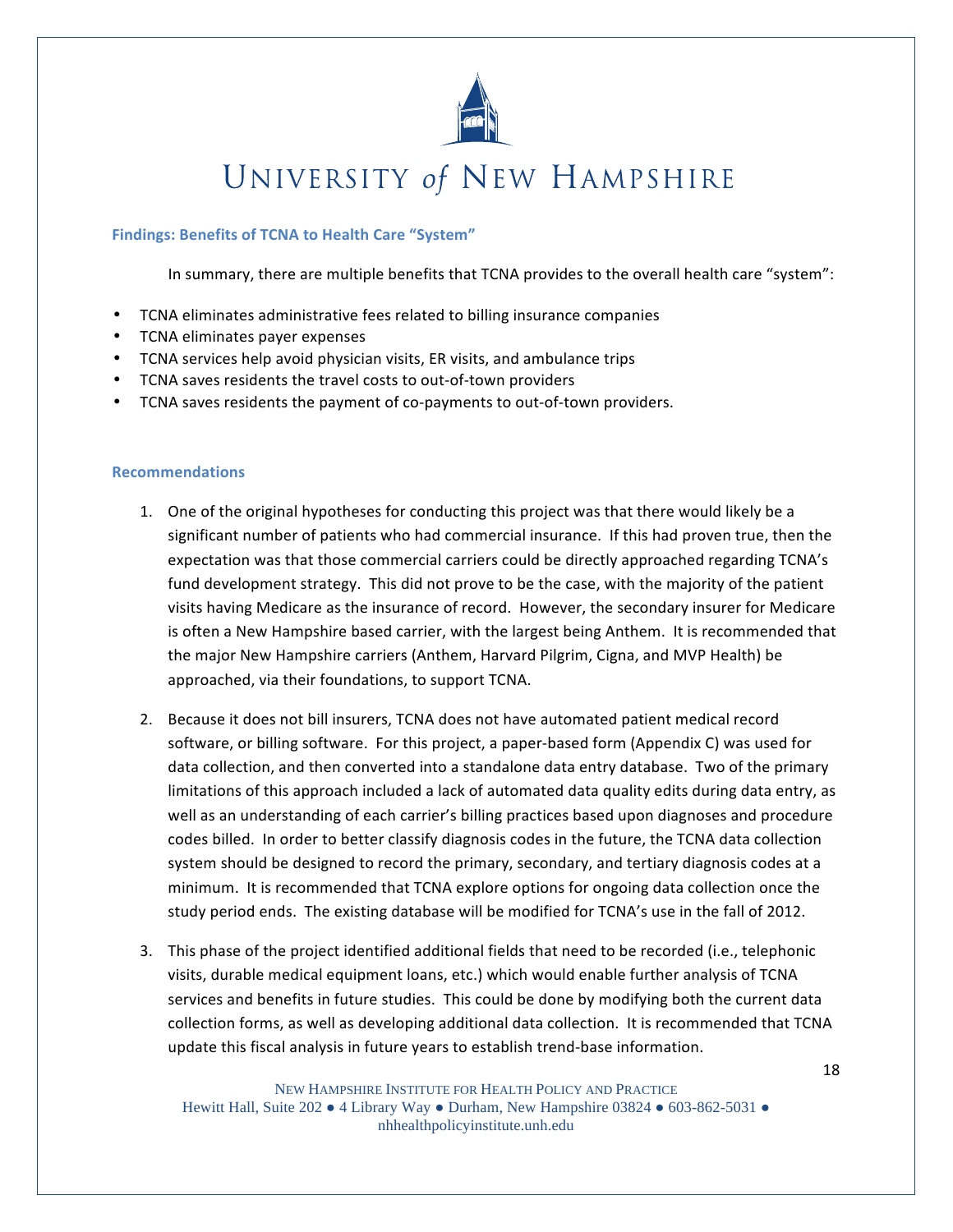

- 4. Multiple communities surrounding Tamworth have expressed an interest in replicating the TCNA model. There is an opportunity for TCNA to use its experience to help other communities launch similar programs. To do this, TCNA could consider working with the UNH Cooperative Extension, or developing a replication model based upon other successful programs such as the Frontier Nursing Service or the New Hampshire Public Health Network. There may also be programs, outside of healthcare, such as the Plymouth (NH) Renewable Energy Initiative that could provide opportunities to learn how communities can transfer knowledge to other communities.
- 5. Finally, the Patient Protection and Affordable Care Act (PPACA) has many programs for reducing costs and improving both public health and patient quality. One of which is the concept of an accountable care organization (ACO). ACOs are employed by Medicare within or across communities to lower the cost of healthcare and improve quality through considerable redesign of the healthcare delivery system under a patient-focused, population health-based model. The TCNA model of care delivery could potentially serve as a key component of an ACO delivery system. To date, the federal Centers for Medicare and Medicaid Services (CMS) has approved one "Advanced Payment ACO Model"<sup>5</sup> in New Hampshire: the North Country ACO comprised of Ammonoosuc Community Health Services, Coos County Family Health Services, Indian Stream Health Center and Mid-State Health Center. Discussions with this group of providers regarding the TCNA model of care are recommended.

NEW HAMPSHIRE INSTITUTE FOR HEALTH POLICY AND PRACTICE

Hewitt Hall, Suite 202  $\bullet$  4 Library Way  $\bullet$  Durham, New Hampshire 03824  $\bullet$  603-862-5031  $\bullet$ nhhealthpolicyinstitute.unh.edu

<sup>&</sup>lt;sup>5</sup> http://innovations.cms.gov/initiatives/aco/advance-payment/index.html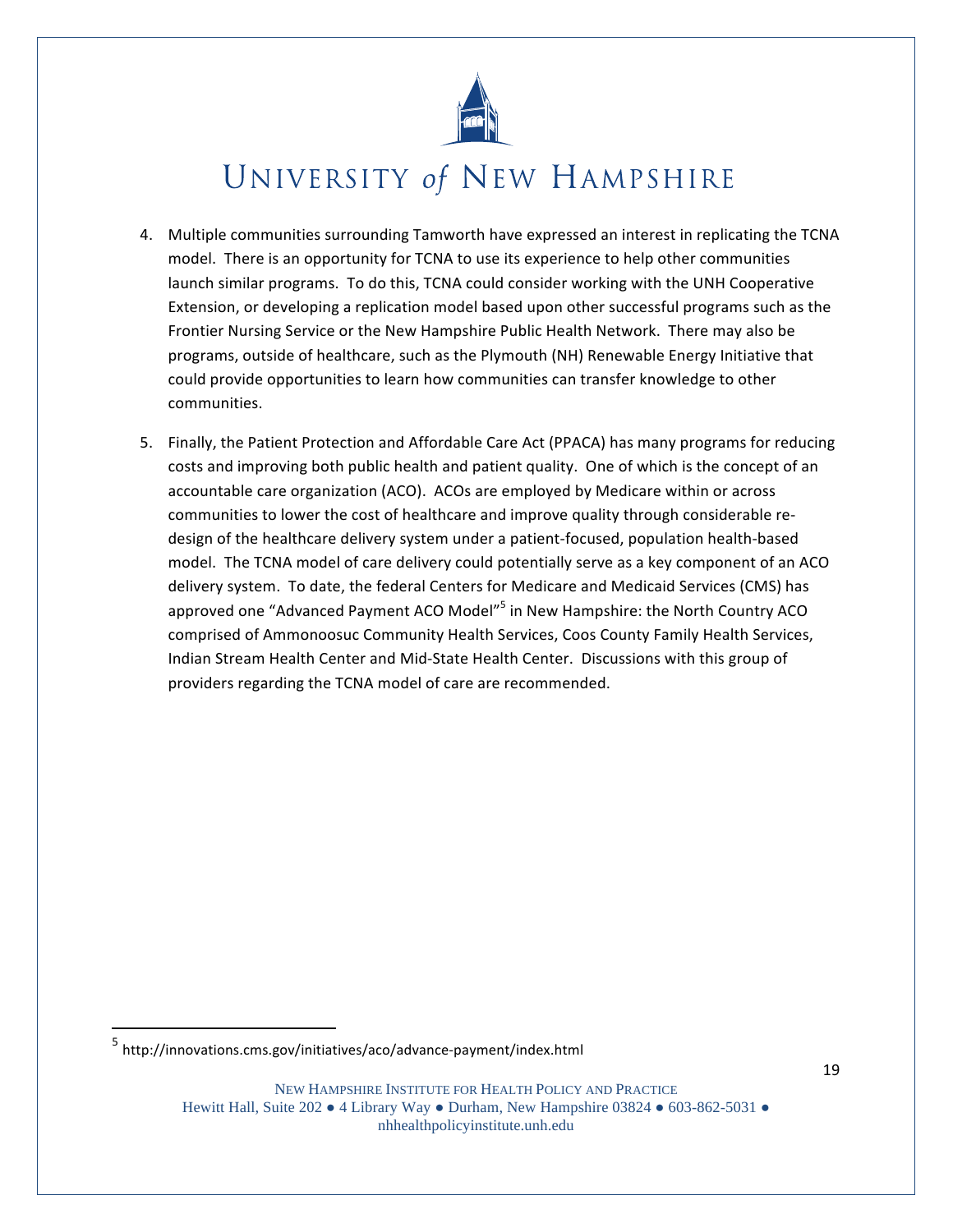

### **Appendix A: Methodology**

The project had five primary components to its methodology as summarized below:

- 1. Data Collection. Between August 2011 and July 2012, the TCNA nursing staff completed a form (Appendix B) for each patient visit, indicating place of service, procedure codes, diagnosis codes, and additional information regarding avoided services. Patients were de-identified on the forms sent to UNH, in order to protect the patient identities. A waiver from the UNH Institutional Review Board was received January 3, 2012, due to the fact that this research is generalizable and not considered human subjects research.
- 2. Data Entry. The forms were transferred to UNH for data entry into a database. There were a total of 1,908 visit forms analyzed. They represented a total of 441 unique patients.
- 3. Data Cleansing. Once the forms were entered, quality assurance checks were performed. These procedures ensured that the data were complete, and the TCNA nursing and administrative staff played a key role in assisting UNH in this process. Additionally, the database was augmented with additional fields that allowed for summary analyses to be performed.
- 4. Fiscal Linkage. Each of the procedure codes recorded was linked to an allowed amount (price) from the carrier (i.e., Medicare, Anthem, Medicaid, etc.). Given the small number of services attributed to some of the carriers, proxies for those carriers were used as described below. Overall, the most conservative fiscal approach was taken in each of these calculations.
	- a. Medicare. The allowed amount was calculated using the Centers for Medicare and Medicaid Services (CMS) website's March 2012 fee schedule information. The non-facility allowed amount under the physician fee scheduled with a geographic locality equal to New Hampshire was used. http://www.cms.hhs.gov/apps/physician-fee-schedule/licenseagreement.aspx
	- b. Medicaid. The allowed amount was acquired from the NH Comprehensive Health Information System 2010 data set. http://www.nhchis.org/ The Federally Qualified Health Centers (FQHCs) were excluded from this analysis as they have higher reimbursement rates than fee for service providers.
	- c. Commercial. For all commercial insurance carriers, the allowed amount was acquired from the NH Comprehensive Health Information System 2011 data set. http://www.nhchis.org/ A blended allowed amount was calculated using the four carriers with the largest number of patient visits statewide: Anthem, Cigna, Harvard Pilgrim, and MVP Healthcare.
	- d. Other. For Veterans Administration, Workers Comp, and TRICARE military benefits programs, the New Hampshire Medicaid rates were used.
	- e. Self-pay/uninsured. For self-pay/uninsured, the same blended allow amount using Anthem, Cigna, Harvard Pilgrim, and MVP Healthcare was calculated. Typically, self-pay/uninsured

NEW HAMPSHIRE INSTITUTE FOR HEALTH POLICY AND PRACTICE Hewitt Hall, Suite 202  $\bullet$  4 Library Way  $\bullet$  Durham, New Hampshire 03824  $\bullet$  603-862-5031  $\bullet$ nhhealthpolicyinstitute.unh.edu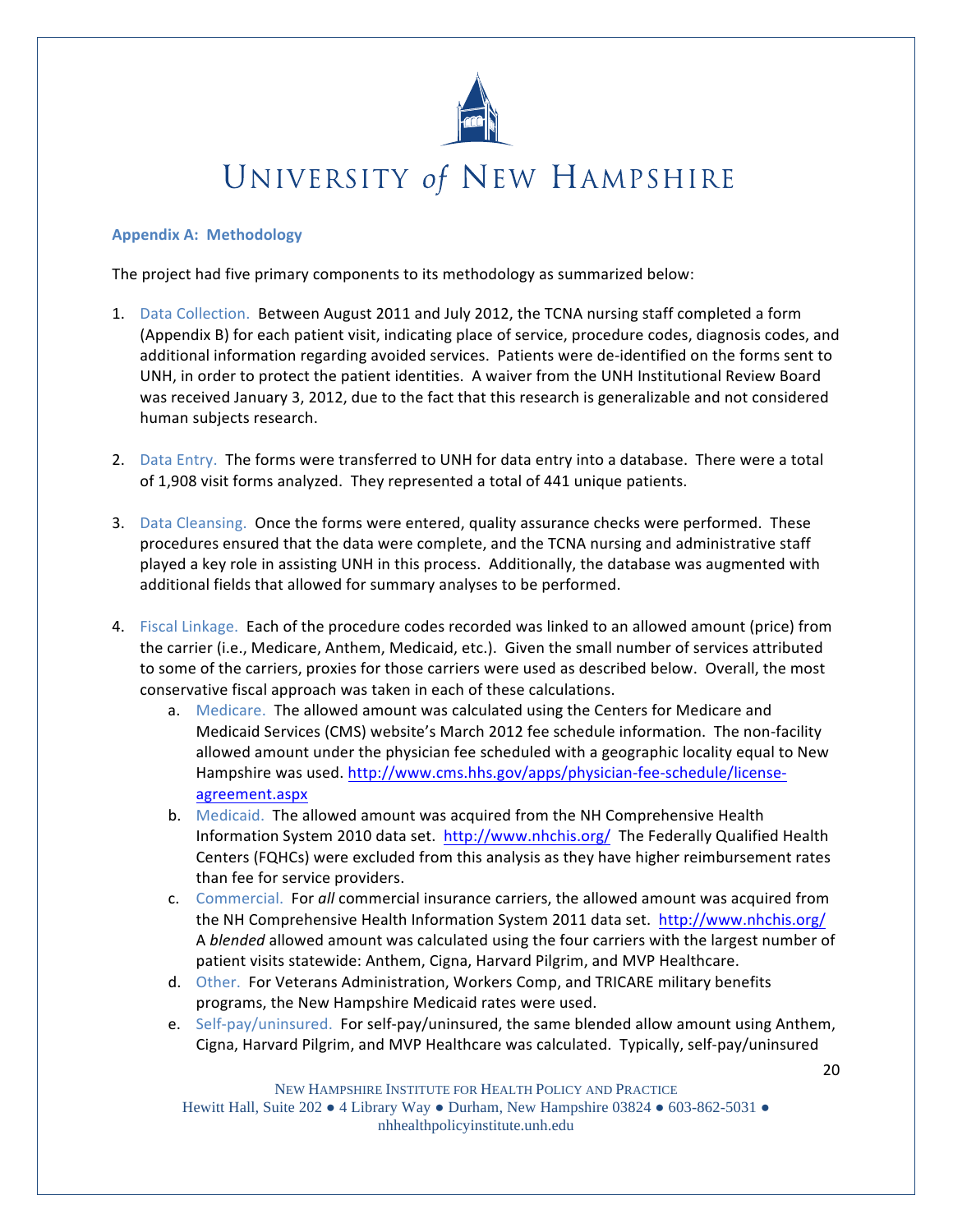

patients often pay charges, but there are also discount programs offered on a sliding scale by many providers.

- 5. Data Analysis. The data analysis was conducted after the linkage was created. Descriptive statistics regarding the demographics were performed first. The current service analysis was then completed. Finally, the avoided services analysis was completed.
	- a. Commercial and Self-Pay Notes. 2,966,086 claim lines were examined for the procedure codes using four payers: Anthem, Cigna, Harvard Pilgrim, and MVP. Statewide-allowed mean rates used. The Commercial allowed means were calculated by first removing any claims lines with negative amounts (indicating a claim reversal), as well as any claim lines with a \$0.00 allowed amount (indicating capitation).
	- b. Medicaid Notes. 573,293 claim lines were examined for the procedure codes for Medicaid. Statewide-allowed mean rates used. The Medicaid allowed means were calculated by first removing any claims lines with negative amounts (indicating a claim reversal), as well as any claim lines with a \$0.00 allowed amount (indicating capitation).
	- c. Medicare Notes.
		- i. Medicare does not reimburse for all services rendered. Examples include: glucose monitoring, routine venipunctures, urinalysis, flu vaccines, and colorectal screenings. For services where Medicare did not provide reimbursement, the Commercial mean allowed was used.
		- ii. 1,479 visits indicated Medicare as the primary insurance. Of these, 929 (63%) had a secondary insurance payer.
	- d. Avoided PCP Visit Notes. As the majority of the office visits were for Medicare patients, therefore the average Medicare office visit rate of \$115.31 (versus Commercial or Medicaid) was used for this analysis. The rate is comprised of office visit codes 99201-99205 and 99211-999215. A weighted average based upon TCNA actual services during the study period was used to calculate the \$115.31.
	- e. Avoided ER Visit Notes. All emergency room visits provided in Carroll and Belknap counties were examined for Tamworth residents. The cost information was broken into quartiles and deciles to examine the range of services. For the 151 avoided ER visits, the conditions listed by TCNA were primarily for less complex, and thus lower cost, ER visits. Wounds, burns, pulmonary, and fractures made up the majority of these visits. The \$703.12 is the statewide, commercially insured mean of the allowed amount.
	- f. Avoided Ambulance Transport Notes. All ambulance transports provided in Carroll and Belknap counties were examined for Tamworth residents. The cost information was broken into quartiles and deciles to examine the range of services.
- 6. Report Development. UNH created a draft report of findings that was initially shared with the TCNA Board of Directors on May 16, 2012. This interim report was published for the TCNA Board of Directors and their project funder on June 4, 2012, along with an accompanying PowerPoint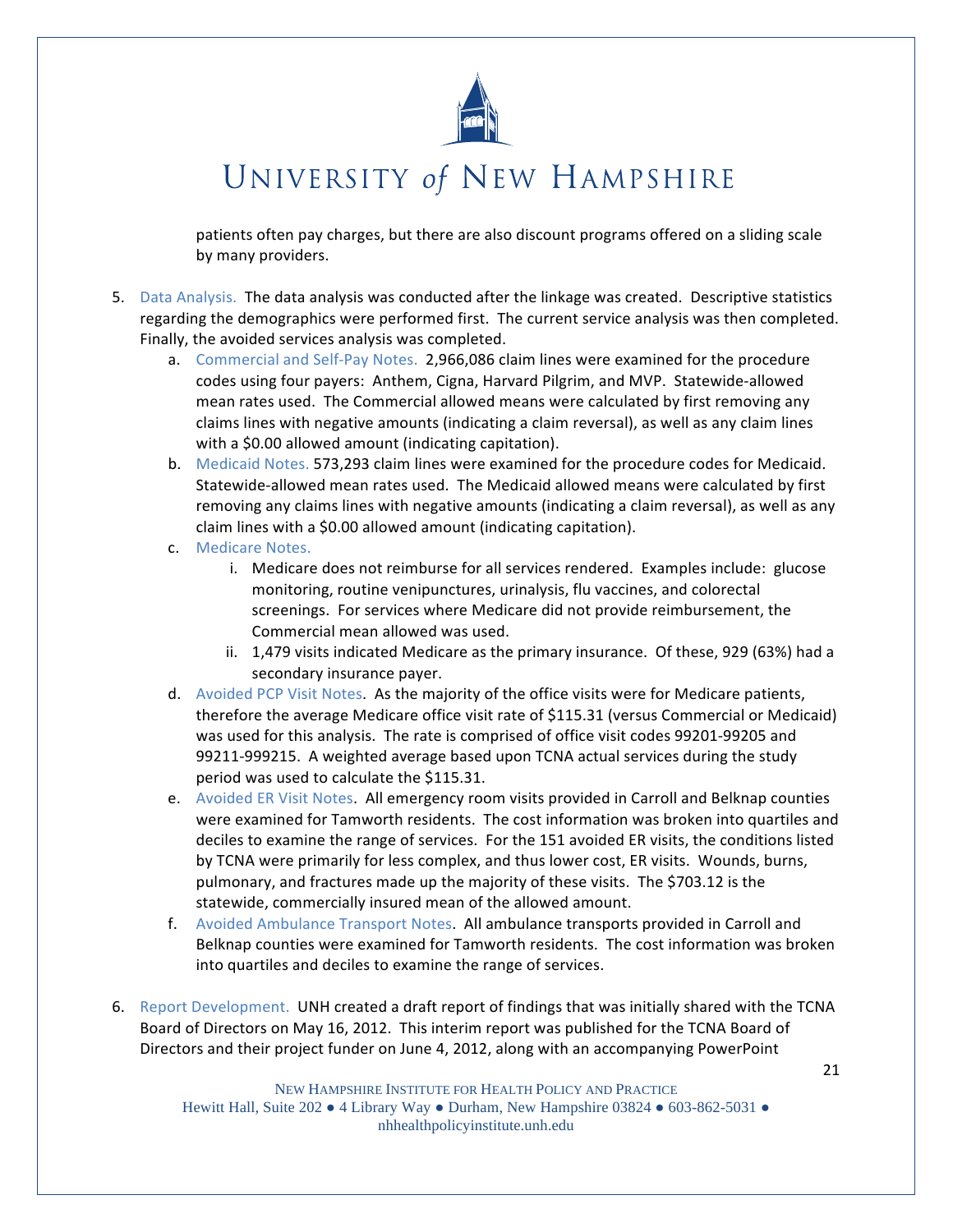

presentation. The final report was published on August 22, 2012, in concert with a PowerPoint presentation and report summary in concert with the TCNA Annual meeting.

{Remainder of this page intentionally left blank.}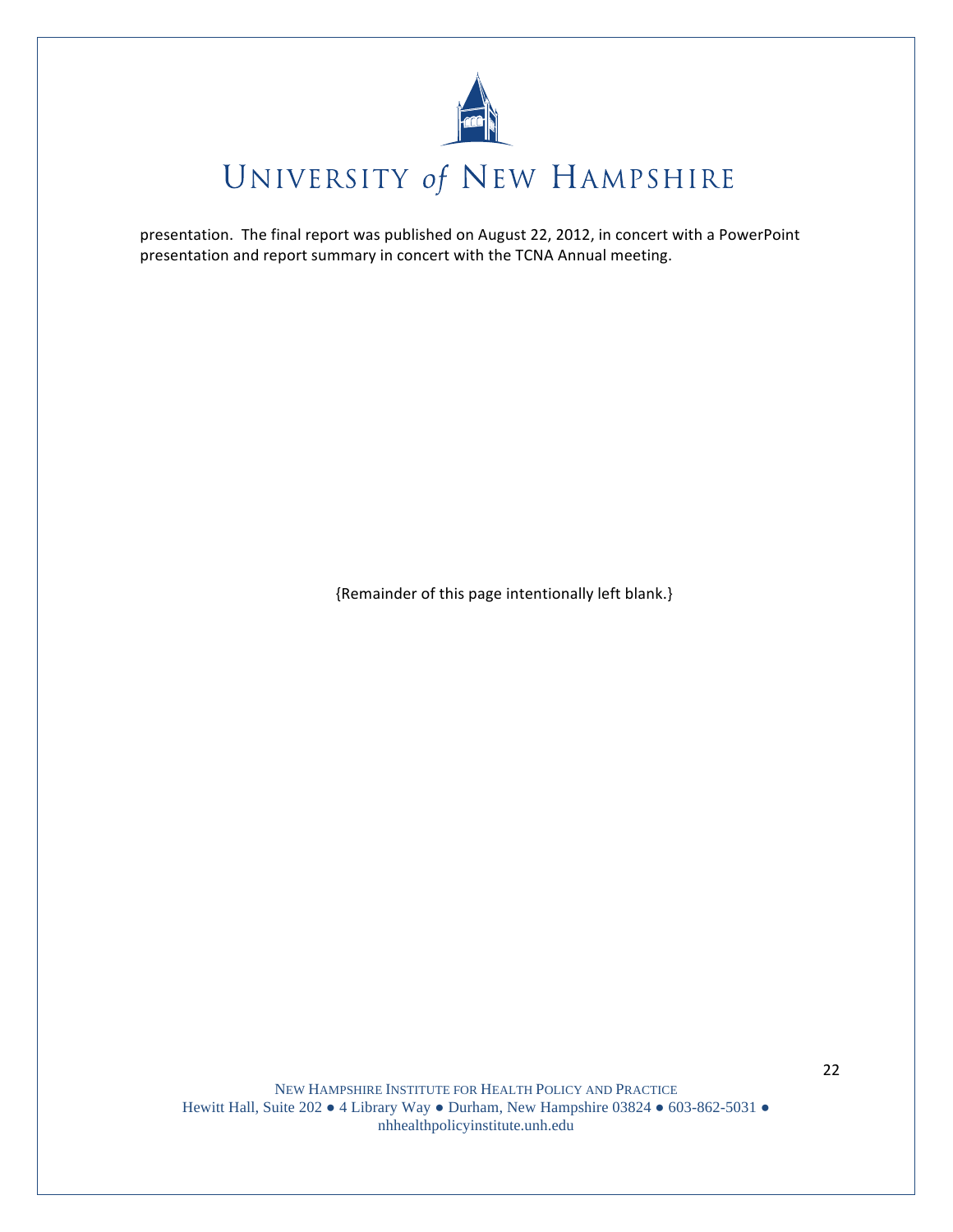

### **Appendix B: Patrick Miller Biographical Sketch**

Patrick Miller, MPH serves as a Research Associate Professor at the New Hampshire Institute for Health Policy and Practice and as Senior Staff for the NH Citizens Health Initiative. He joined UNH in September 2006. He has worked on information technology projects for the NH Citizens Health Initiative, including the statewide NH ePrescribing project and the development of a statewide strategic plan for health information technology and exchange to support Governor Lynch's Executive Order. He has led the Initiative's transparency reporting efforts focused on cost, quality, and patient safety. He founded the national All-Payer Claims Database Council (APCD Council) as well as an employer coalition, the NH Purchasers Group on Health (NHPGH). Additionally he supports health policy initiatives for the NH Department of Health and Human Services, and teaches in the UNH Master of Public Health program. He served as a member of the National Governor's Association's State Alliance for e-Health Privacy and Security Task Force in 2008, and served in 2008 and 2009 as New Hampshire's Project Director for the Federally funded Healthcare Information Security and Privacy Collaborative (HISPC). He has delivered conference presentations on e-Health issues to the National Governors Association, Centers for Medicaid and Medicare Services, National Association for Health Data Organizations, EuroREACH, provider groups, states, and other organizations.

Patrick has spent the past twenty-one years working primarily in the fields of health care operations, technology, public health, and policy. Prior to UNH, he was most recently the Executive Director of The Jordan Institute where he was responsible for program development and operational oversight. Patrick started his own healthcare consulting company in 1999, and previously held positions as Chief Information Officer and co-founder for the technology company Choicelinx Corporation, as well as senior management positions with Healthsource/CIGNA.

Patrick has a Master of Public Health with a focus on ecology and a B.S. in Health Management and Policy, both from the University of New Hampshire. He currently serves on the boards of the NH Fiscal Policy Institute and the National Association for Health Data Organizations. He volunteers as a speaker for The Climate Reality Project. He is a past board member of the NH Public Health Association, the United Way of Merrimack County, the Chocorua Lake Conservation Foundation, the Chocorua Lake Association, and a steering committee member of the NH Carbon Challenge program.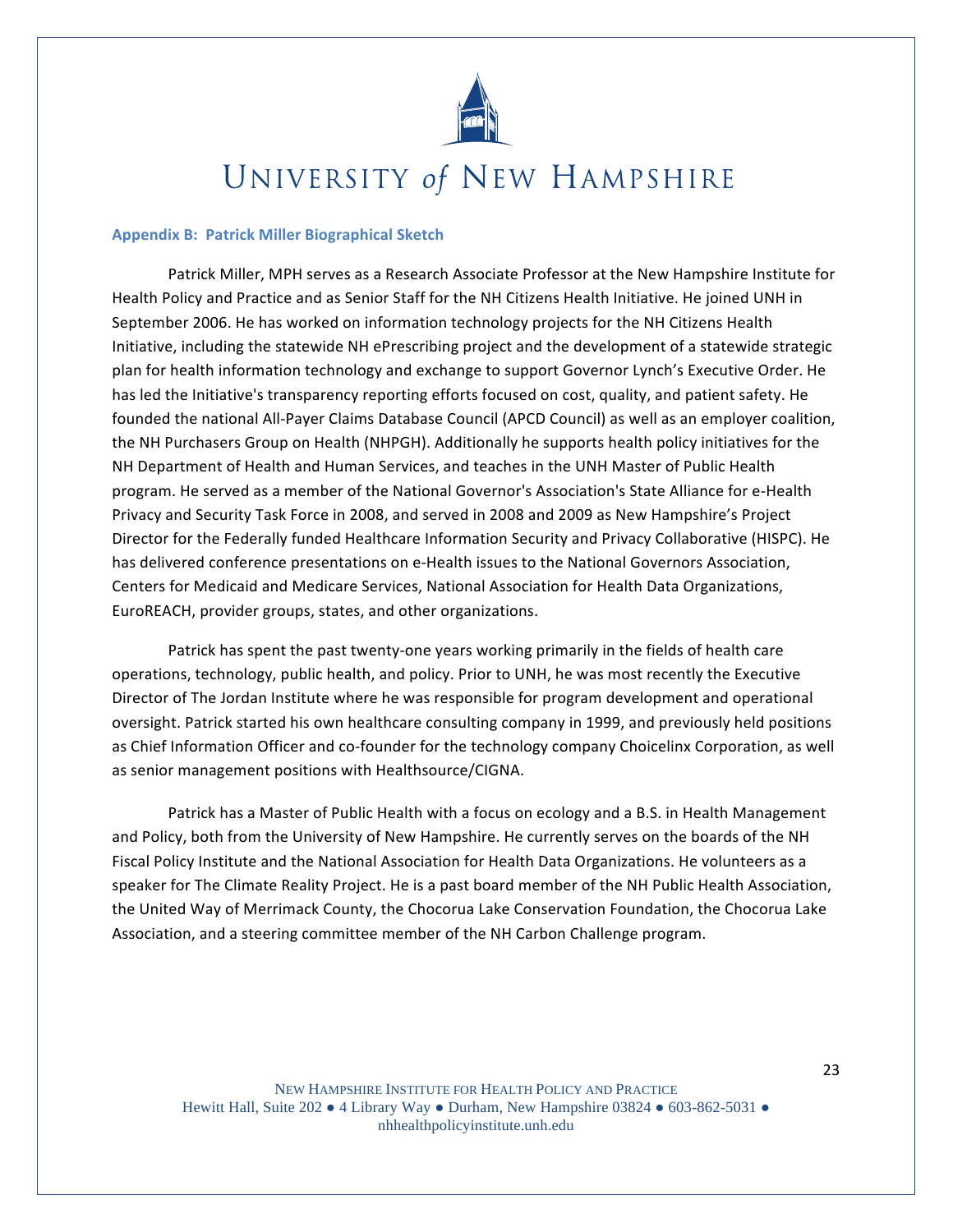

Diag 1: Diag 2:<br>Diag 3:

**LIFASTING LABS** OFUAPPT **CIREFER TO:** 

DIAGNOSIS (if not on back)

Diag 4:<br>IPROVIDERSIORDERS: 2000 SPECIFICANOLOGIC<br>DIAGORDER GIVEN TO PATIENT: LABEL XR D. CPEL<br>ELIABS

#### **Appendix C: Blank Data Collection Form**

Hedicare\_  $H = d_1 = 1$ <br> $H = d_1 = 1$ <br> $P = W = T$ <br> $P = W$ 

|                                           |             |                |                                              |              | <b>FOR DIAG:</b>                  |               |               |
|-------------------------------------------|-------------|----------------|----------------------------------------------|--------------|-----------------------------------|---------------|---------------|
| New Insurance                             |             |                |                                              |              |                                   |               |               |
| OFFICE VISIT                              |             |                | ESTABLE NEW INJECTIONS/DRUGS                 |              |                                   |               |               |
| MINIMAL (5/10 m)                          | 99211       | 99201          | THERAPEUTIC INJECTION                        | 96372        |                                   |               |               |
| BRIEF (10/20 m)                           | 99212       | 99202          | <b>ALLERGY SINGLE</b>                        | 95115        | Avoid PCP Visit                   |               |               |
| LIMITED (15/30 m)                         | 99213       | 99203          | ALLERGY MULTIPLE                             | 95117        |                                   |               |               |
| COMPREHENSIVE (25/45 m)                   | 99214       |                | 99204 F: FOR INJECT/DRUGS BELOW FILL IN NDC# |              |                                   |               |               |
| COMPLEX (40/60 m)                         | 99215       | 99205          |                                              |              | Avoid complications from          |               |               |
| <b>PREVENT MED</b>                        | <b>FS1</b>  | AB G 44 NEW 21 | NDC#                                         |              | unmonitored:                      |               |               |
| UNDER 1                                   | 99391       | 99381          |                                              |              |                                   |               |               |
| 1-4 YEARS                                 | 99392       | 99382          | PT OR OFC SUPPLIED CIRCLE ONE                |              |                                   |               |               |
| 5-11 YEARS                                | 99393       | 99383          |                                              |              |                                   |               |               |
| <b>12-17 YEARS</b>                        | 99394       | 99384          | B12 < 1000 MG                                | J3420        | Avoid<br><b>Travel Miles</b>      |               |               |
| <b>18-39 YEARS</b>                        | 99395       | 99385          | DEPO MEDROL 40 MG                            | 110301       |                                   |               |               |
| 40-64 YEARS                               | 99396       | 99386          | DEPO MEDROL 60 MG                            | J1040        |                                   |               |               |
| 65+ YEARS                                 | 99397       | 99387          | <b>KENALOG PER 5 MG</b>                      | 13303        |                                   |               |               |
| <b>PROCEDURES*562</b>                     | <b>Path</b> | <b>SERIA</b>   | PREDISONE UP TO 40 MG                        | J2920        |                                   |               |               |
| ABSCESS I & D SIMPLE                      |             | 10060          | ROCEPHIN Per 250mg                           | 10696        | Avoid cost of lab fee for:        |               |               |
| COMPLICATED                               |             | 10061          | PROCRIT NON ESRD                             | <b>JD885</b> |                                   |               |               |
| <b>CERUMEN REMOVAL</b>                    |             | 69210          | PROCRIT ESRD                                 | 88804        |                                   |               |               |
| CRYOSURGERY UP TO 14 LESION               |             | 17110          | DEPOPROVERA PER 50MGS                        | J1051        |                                   |               |               |
| DEBRID PARTIAL THICK                      |             | 110401.        | LABI PASS                                    |              |                                   |               |               |
| DESTRUCT SKIN LESION PREMALIG 1ST         |             | 17000          | <b>VENUPROV ASSIST</b>                       | 36410        |                                   |               |               |
| <b>DESTRUCT SKIN LESION PREMALIG 2-14</b> |             | 17003          | VENI                                         | 36415        |                                   |               |               |
| DESTRUCT SKIN LESION PREMALIG 15+         |             | 17004          | <b>FINGER/HEEL STICK</b>                     | 36416        | <b>IMMUNIZATIONS</b>              |               |               |
| INJECTION LG BURSAUOINT                   |             | 20610          | BLOOD SUG (GLUCOM)                           | 82962        | <b>ADMINISTRATION</b>             | <b>STS/PS</b> | CPT:<br>90471 |
| INJECTION MED BURSAUOINT                  |             | 20605          | <b>HCG</b>                                   |              |                                   |               |               |
| <b>INJECTION SM BURSAUOINT</b>            |             | 20600          | <b>OCCULT (NEOPLASM)</b>                     | 81025        | ADMINISTRATION EA ADD'L           |               | 90472         |
| PUNCH BIOPSY                              |             | 11100          |                                              | 82270        | ADMIN/COUNSEL UP TO 8 YR 1ST SHOT |               | 90455         |
| PUNCH BIOPSY EACH ADDITIONAL              |             |                | OCCULT (ALL OTHER)<br><b>RAPID FLU</b>       | 82272        | ADMINICOUNSEL UP TO 8 YR EA ADDL  |               | 90465         |
| SHAVE EXCISION <0.5 (TRUNK ARM.LEG)       |             | 111011         |                                              | 87804        | ADMIN SINGLE ORAL/INTRANASAL      |               | 90473         |
| SHAVE EXCISION >06-1,0CM(TRUNK,ARM,LEG)   |             | 11300<br>11301 | <b>RAPID STREP</b><br><b>U/A DIP</b>         | 87880        | ADMIN EACH ADD'L ORAL/INTRANAS    |               | 90474         |
| SKIN TAG REMOVAL \$15                     |             |                |                                              | 81002        | CHICKEN POX                       |               | 90716         |
|                                           |             | 11200          | <b>PAP SMEAR</b>                             | Q0091        | FLU (6 TO 35 MONTHS)              |               | 90657         |
| SKIN TAG REMOVAL EACH ADD'L 10            |             | 11201          | PT INR                                       | 85610        | FLU                               |               | 90658         |
| DEBRIDEMENT, SKIN & SQ                    |             | 11042          | <b>HEMOGLOBIN</b>                            | 85018        | <b>FLU MEDICARE</b>               |               | G0008         |
| URINARY CATH CHANGE (SIMPLE CATH)         |             | 51702          | <b>BREAST/PELVIC</b>                         | G0101        | <b>HEP A</b>                      |               | 90632         |
| APP OF FINGERSPLINT STATIC.               |             | 29130          | <b>WET MOUNT</b>                             | 67210        | <b>HEP B</b>                      |               | 90744         |
| APP OF LONG LEG SPLINT                    |             | 29505          | <b>MISCELLANEOUS</b><br>Dilo                 |              | <b>HEP B MEDICARE</b>             |               | 90471         |
| APP OF KNEE STRAPPING                     |             | 29530          | AUDIOMETRY V72.1                             | 92551        | HIB                               |               | 90648         |
| APP OF LONG ARM SPLINT                    |             | 29105          | <b>TYMPANOGRAM</b>                           | 92567        | HPV TYPE 6, 11, 16, 18            |               | 90649         |
| APP OF SHORT ARM SPLINT/WRIST STATIC      |             | 29125          | NEBULIZER TX*                                | 94640        | HPV TYPE 16, 18                   |               | 90650         |
| APP OF UNNA BOOT                          |             | 29580          | SPIROMETRY/PFT                               | 94010        | <b>IPV</b>                        |               | 90713         |
| <b>IUD INSERTION</b>                      |             | 58300          | PULSE OX                                     | 94760        | <b>MENACTRA</b>                   |               | 90734         |
| <b>IUD REMOVAL</b>                        |             | 58301          | <b>EKG COMPLETE ROUTINE</b>                  | 93000/G0403  | <b>MMR</b>                        |               | 90707         |
| ENDOMETRIAL BIOPSY W/ COLPOSCOPY          |             | 58110          | <b>EKG TECHNICAL</b>                         | 93005/G0404  | PEDIARIX                          |               | 90723         |
| ENDOMETRIAL BIOPSY WID DILATION           |             | 58100          | <b>EKG INTERPRETATION</b>                    | 93010/G0405  | PENTACEL                          |               | 90598         |
| VASECTOMY                                 |             | 55250          | <b>VISUAL ACUITY</b>                         | 99173        | PROQUAD, MEAS MUMP RUBELLA VARI   |               | 90710         |
| SMOKING CESSATION > 3 MIN                 |             | 99406          | INITIAL PREVENTIVE IPPE                      | G0402        | PNEUMOVAX                         |               | 90732         |
| SMOKING CESSATION > 10 MIN                |             | 99407          | PROSTATE EXAM 50+                            | G0102        | PNEUMOVAX MEDICARE                |               | G0009         |
|                                           |             |                | <b>SUPPLIES</b>                              |              | PPD                               |               | 66580         |
|                                           |             |                | THUMB SPICA                                  | L3808        | PREVNAR                           |               | 90669         |
|                                           |             |                | ANKLE IMMOBILIZER                            | L4350        | RABIES INTRAMUSCULAR              |               | 90675         |
|                                           |             |                | OTHER <sup>®</sup>                           |              | ROTAVIRUS - 2 DOSE                |               | 90681         |
|                                           |             |                |                                              |              | SHINGLES - ZOSTER VAX             |               | 90736         |
|                                           |             |                |                                              |              | TDAP                              |               | 90715         |
|                                           |             |                |                                              |              | TD-ADULT                          |               | 90718         |
|                                           |             |                |                                              |              | <b>DTAP</b>                       |               | 90700         |
|                                           |             |                |                                              |              |                                   |               |               |

NEW HAMPSHIRE INSTITUTE FOR HEALTH POLICY AND PRACTICE Hewitt Hall, Suite 202 . 4 Library Way . Durham, New Hampshire 03824 . 603-862-5031 . nhhealthpolicyinstitute.unh.edu